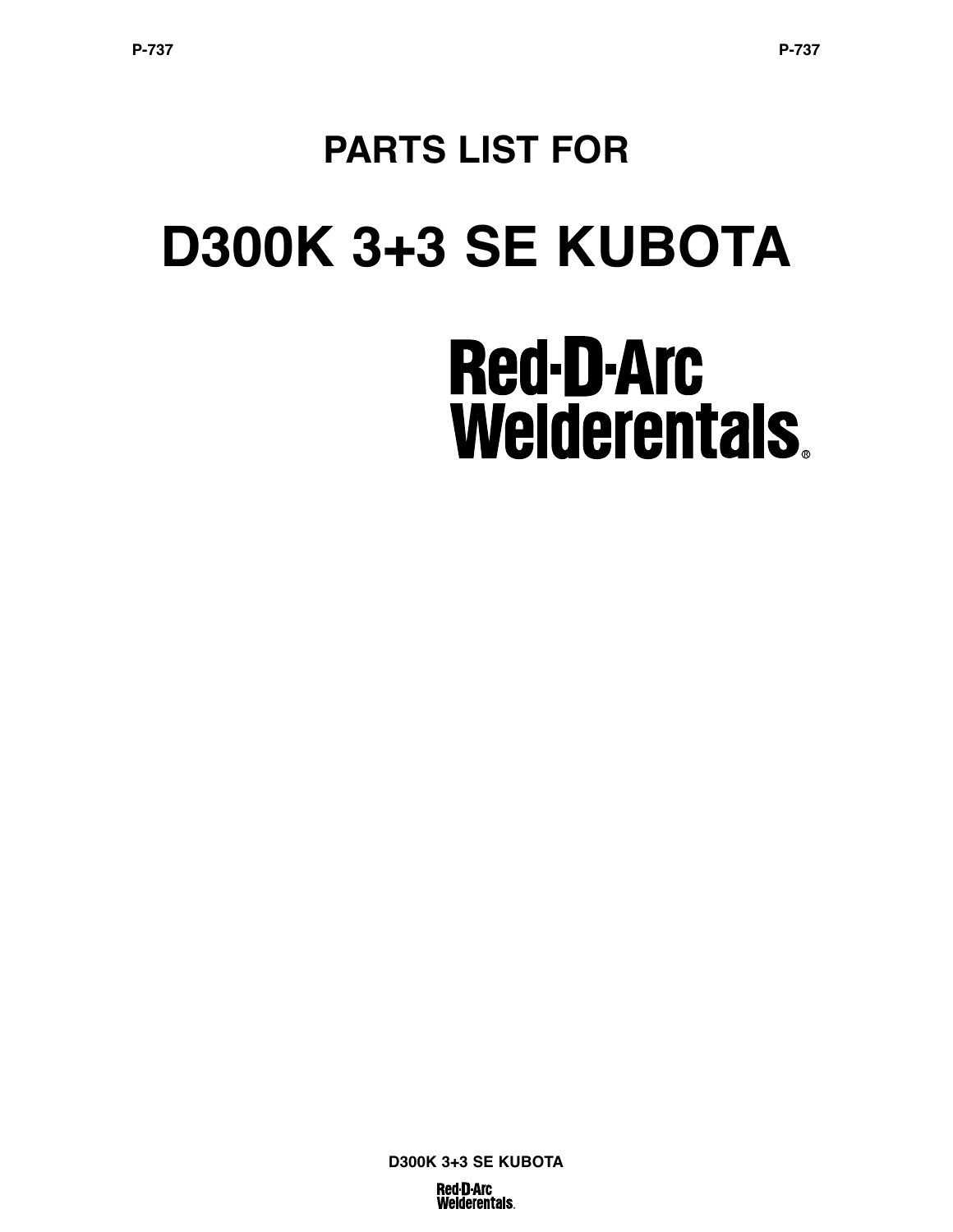#### **ILLUSTRATION OF SUB-ASSEMBLIES**

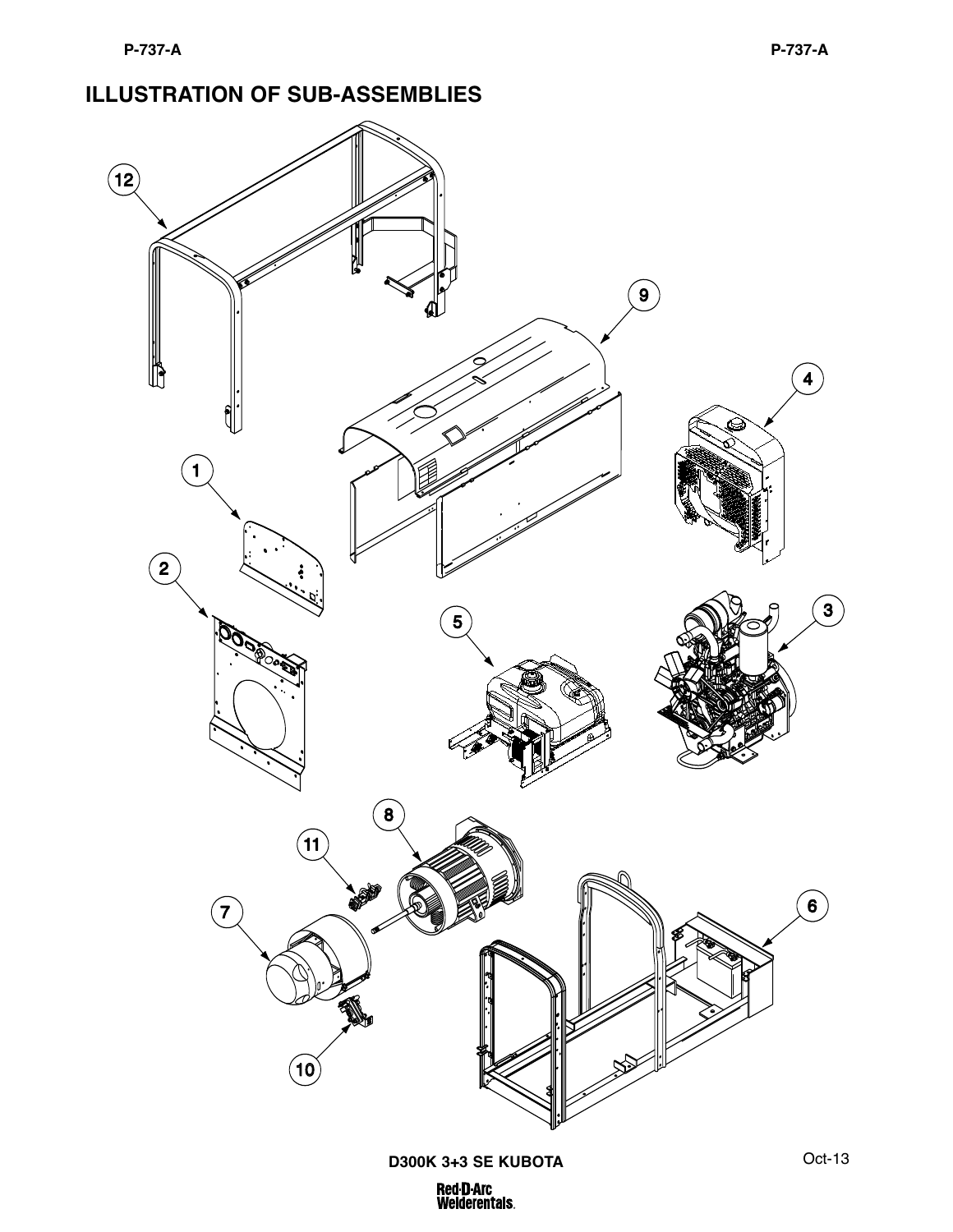# **D300K 3+3 SE KUBOTA**

## **For Code: 11948**

Do Not use this Parts List for a machine if its code number is not listed. Contact the Service Department for any code numbers not listed.

Use the Illustration of Sub-Assemblies page and the table below to determine which sub assembly page and column the desired part is located on for your particular code machine.

| Sub Assembly Item                |                                | 1                                            | $\mathbf 2$            | $\ensuremath{\mathsf{3}}$     | $\overline{4}$ | $\mathbf 5$        | $\,6\,$                                                      | $\overline{7}$                                          | $\bf 8$                                         |
|----------------------------------|--------------------------------|----------------------------------------------|------------------------|-------------------------------|----------------|--------------------|--------------------------------------------------------------|---------------------------------------------------------|-------------------------------------------------|
| No.<br>SUB ASSEMBLY<br>PAGE NAME | Miscellaneous Items<br>P-737-B | P<br> <br> <br> Control Panel Assembly<br> C | P-737-D<br>D<br>D<br>D | P-737-E<br>P-737-E<br>P-737-E |                | Fuel Tank Assembly | To Sase & Lift Bale Assembly<br>To Sase & Lift Bale Assembly | न्।<br>अर्थाश्रालालु Generator & Coupling<br>८ (1 of 2) | 구<br>상에비ng Generator & Coupling<br>- X (2 of 2) |
| PAGE NO.<br>➤                    |                                |                                              |                        |                               |                | P-737-G            |                                                              |                                                         |                                                 |
| <b>CODE NO.</b>                  |                                |                                              |                        |                               |                |                    |                                                              |                                                         |                                                 |
| 11948                            | $\mathbf{1}$                   | $\mathbf{1}$                                 | 1                      | $\mathbf{1}$                  | $\mathbf{1}$   | $\mathbf{1}$       | 1                                                            | 1                                                       | 1                                               |
|                                  |                                |                                              |                        |                               |                |                    |                                                              |                                                         |                                                 |
|                                  |                                |                                              |                        |                               |                |                    |                                                              |                                                         |                                                 |
|                                  |                                |                                              |                        |                               |                |                    |                                                              |                                                         |                                                 |
|                                  |                                |                                              |                        |                               |                |                    |                                                              |                                                         |                                                 |
|                                  |                                |                                              |                        |                               |                |                    |                                                              |                                                         |                                                 |
|                                  |                                |                                              |                        |                               |                |                    |                                                              |                                                         |                                                 |
|                                  |                                |                                              |                        |                               |                |                    |                                                              |                                                         |                                                 |
|                                  |                                |                                              |                        |                               |                |                    |                                                              |                                                         |                                                 |
|                                  |                                |                                              |                        |                               |                |                    |                                                              |                                                         |                                                 |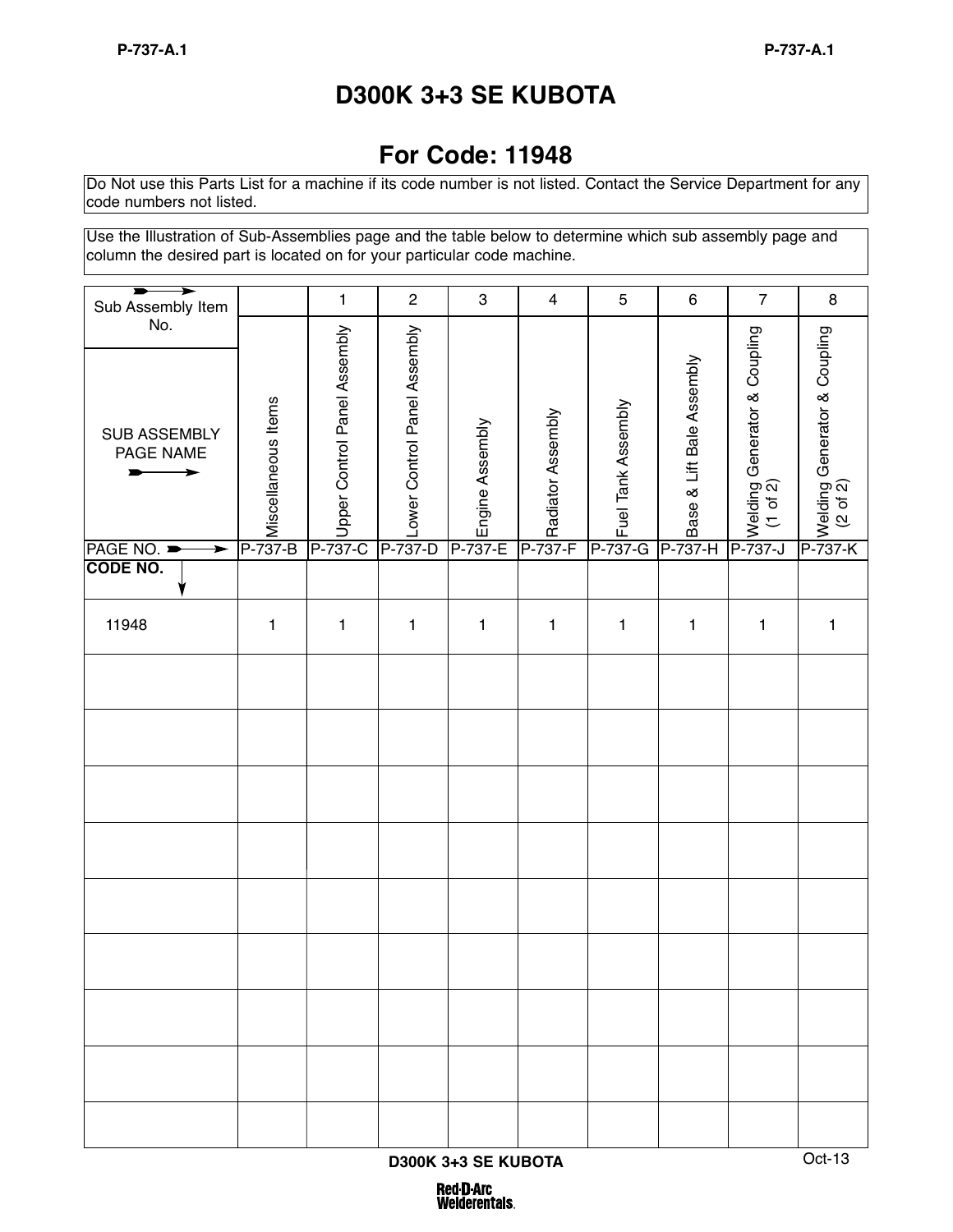# **D300K 3+3 SE KUBOTA**

## **For Code: 11948**

Do Not use this Parts List for a machine if its code number is not listed. Contact the Service Department for any code numbers not listed.

Use the Illustration of Sub-Assemblies page and the table below to determine which sub assembly page and column the desired part is located on for your particular code machine.

| ⋗<br>Sub Assembly Item         | 9                  | 10                                                                                     | 11           | 12                 |  |  |  |
|--------------------------------|--------------------|----------------------------------------------------------------------------------------|--------------|--------------------|--|--|--|
| No.                            |                    |                                                                                        |              |                    |  |  |  |
| SUB ASSEMBLY<br>PAGE NAME<br>➤ | P-737-L<br>P-737-L | Romator Brush Holder<br>P-737-M<br>P-737-M<br>P-737-M<br>P-737-M<br>P-737-M<br>P-737-M |              | P-737-P<br>P-737-P |  |  |  |
| PAGE NO.<br>$\rightarrow$      |                    |                                                                                        |              |                    |  |  |  |
| <b>CODE NO.</b>                |                    |                                                                                        |              |                    |  |  |  |
| 11948                          | $\mathbf{1}$       | $\mathbf{1}$                                                                           | $\mathbf{1}$ | $\mathbf{1}$       |  |  |  |
|                                |                    |                                                                                        |              |                    |  |  |  |
|                                |                    |                                                                                        |              |                    |  |  |  |
|                                |                    |                                                                                        |              |                    |  |  |  |
|                                |                    |                                                                                        |              |                    |  |  |  |
|                                |                    |                                                                                        |              |                    |  |  |  |
|                                |                    |                                                                                        |              |                    |  |  |  |
|                                |                    |                                                                                        |              |                    |  |  |  |
|                                |                    |                                                                                        |              |                    |  |  |  |
|                                |                    |                                                                                        |              |                    |  |  |  |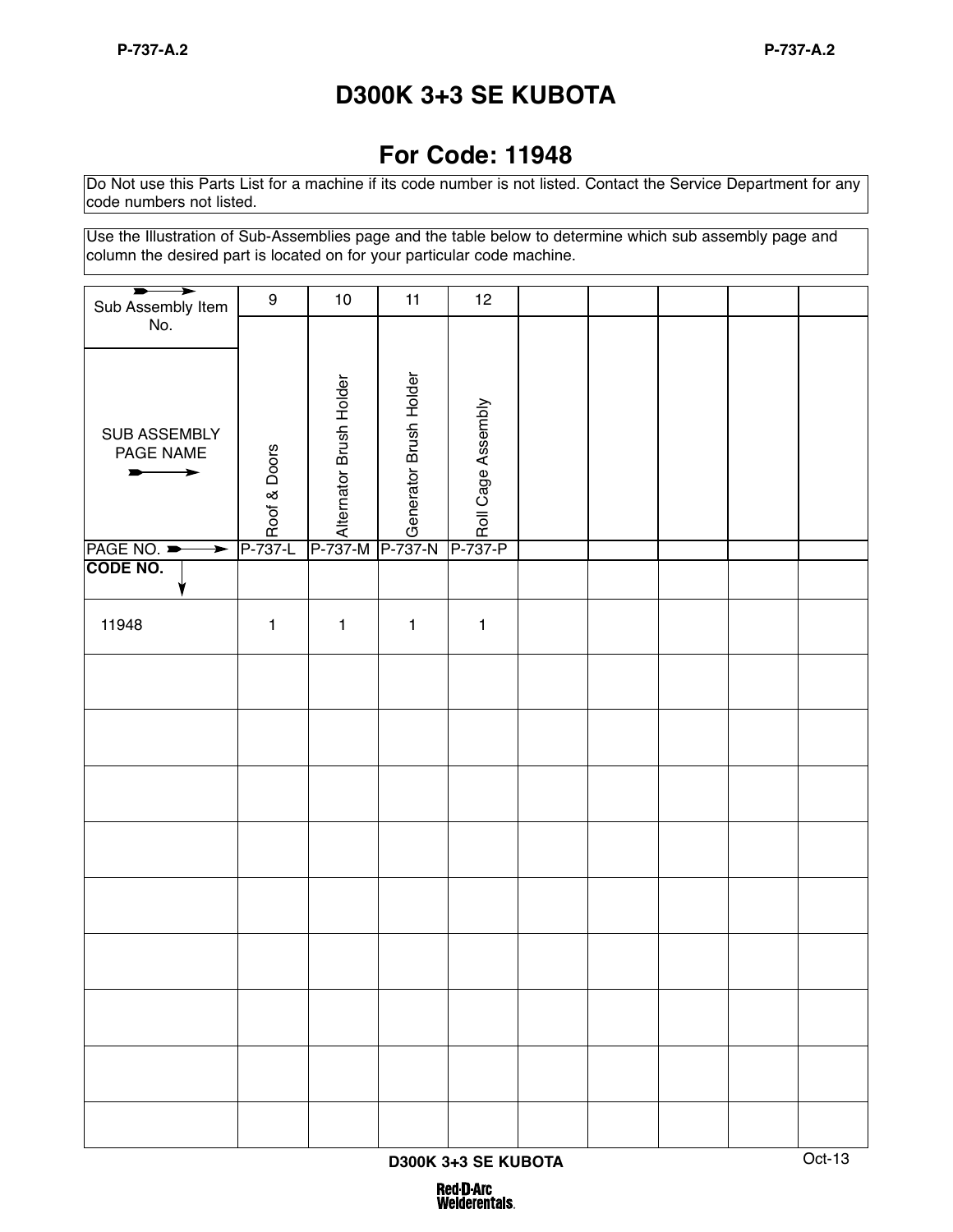#### **MISCELLANEOUS ITEMS (THESE ITEMS ARE NOT ILLUSTRATED)**

 $#$  Indicates a change this printing.

Use only the parts marked "x" in the column under the heading number called for in the model index page.

| <b>DESCRIPTION</b>               | PART NO.   | <b>QTY.</b> $ 1 2 3 4 5 $ |                         |  |  | $6 \overline{7}$ 8 9 |  |  |
|----------------------------------|------------|---------------------------|-------------------------|--|--|----------------------|--|--|
|                                  |            |                           |                         |  |  |                      |  |  |
| Plug & Lead Assembly (P10)       | S14165-472 | $\mathbf{1}$              | $\pmb{\mathsf{X}}$      |  |  |                      |  |  |
| Plug & Lead Assembly (J5)        | S14165-473 | 1                         | $\mathsf{X}$            |  |  |                      |  |  |
| Engine Mounting Ref.             | M8859-93   | 1                         | $\overline{\mathsf{X}}$ |  |  |                      |  |  |
| Engine Shutoff Rod               | S30143     | $\mathbf{1}$              | $\overline{\mathsf{x}}$ |  |  |                      |  |  |
| <b>Engine Shutoff Spring</b>     | S27402     | $\mathbf{1}$              | $\overline{\mathsf{x}}$ |  |  |                      |  |  |
| <b>Wiring Harness</b>            | G7547      | $\mathbf{1}$              | $\overline{\mathsf{x}}$ |  |  |                      |  |  |
| <b>Exhaust Elbow</b>             | S30169     | 1                         | $\overline{\mathsf{x}}$ |  |  |                      |  |  |
| <b>Exhaust Clamp</b>             | S30170     | $\mathbf{1}$              | $\overline{\mathsf{x}}$ |  |  |                      |  |  |
| <b>Output Terminal Connector</b> | S30174     | $\overline{2}$            | $\overline{X}$          |  |  |                      |  |  |
|                                  |            |                           |                         |  |  |                      |  |  |
|                                  |            |                           |                         |  |  |                      |  |  |
|                                  |            |                           |                         |  |  |                      |  |  |
|                                  |            |                           |                         |  |  |                      |  |  |
|                                  |            |                           |                         |  |  |                      |  |  |
|                                  |            |                           |                         |  |  |                      |  |  |
|                                  |            |                           |                         |  |  |                      |  |  |
|                                  |            |                           |                         |  |  |                      |  |  |
|                                  |            |                           |                         |  |  |                      |  |  |
|                                  |            |                           |                         |  |  |                      |  |  |
|                                  |            |                           |                         |  |  |                      |  |  |
|                                  |            |                           |                         |  |  |                      |  |  |
|                                  |            |                           |                         |  |  |                      |  |  |
|                                  |            |                           |                         |  |  |                      |  |  |
|                                  |            |                           |                         |  |  |                      |  |  |
|                                  |            |                           |                         |  |  |                      |  |  |
|                                  |            |                           |                         |  |  |                      |  |  |
|                                  |            |                           |                         |  |  |                      |  |  |
|                                  |            |                           |                         |  |  |                      |  |  |
|                                  |            |                           |                         |  |  |                      |  |  |
|                                  |            |                           |                         |  |  |                      |  |  |
|                                  |            |                           |                         |  |  |                      |  |  |
|                                  |            |                           |                         |  |  |                      |  |  |
|                                  |            |                           |                         |  |  |                      |  |  |
|                                  |            |                           |                         |  |  |                      |  |  |
|                                  |            |                           |                         |  |  |                      |  |  |
|                                  |            |                           |                         |  |  |                      |  |  |
|                                  |            |                           |                         |  |  |                      |  |  |
|                                  |            |                           |                         |  |  |                      |  |  |
|                                  |            |                           |                         |  |  |                      |  |  |
|                                  |            |                           |                         |  |  |                      |  |  |
|                                  |            |                           |                         |  |  |                      |  |  |
|                                  |            |                           |                         |  |  |                      |  |  |
|                                  |            |                           |                         |  |  |                      |  |  |
|                                  |            |                           |                         |  |  |                      |  |  |
|                                  |            |                           |                         |  |  |                      |  |  |
|                                  |            |                           |                         |  |  |                      |  |  |
|                                  |            |                           |                         |  |  |                      |  |  |
|                                  |            |                           |                         |  |  |                      |  |  |
|                                  |            |                           |                         |  |  |                      |  |  |
|                                  |            |                           |                         |  |  |                      |  |  |
|                                  |            |                           |                         |  |  |                      |  |  |
|                                  |            |                           |                         |  |  |                      |  |  |
|                                  |            |                           |                         |  |  |                      |  |  |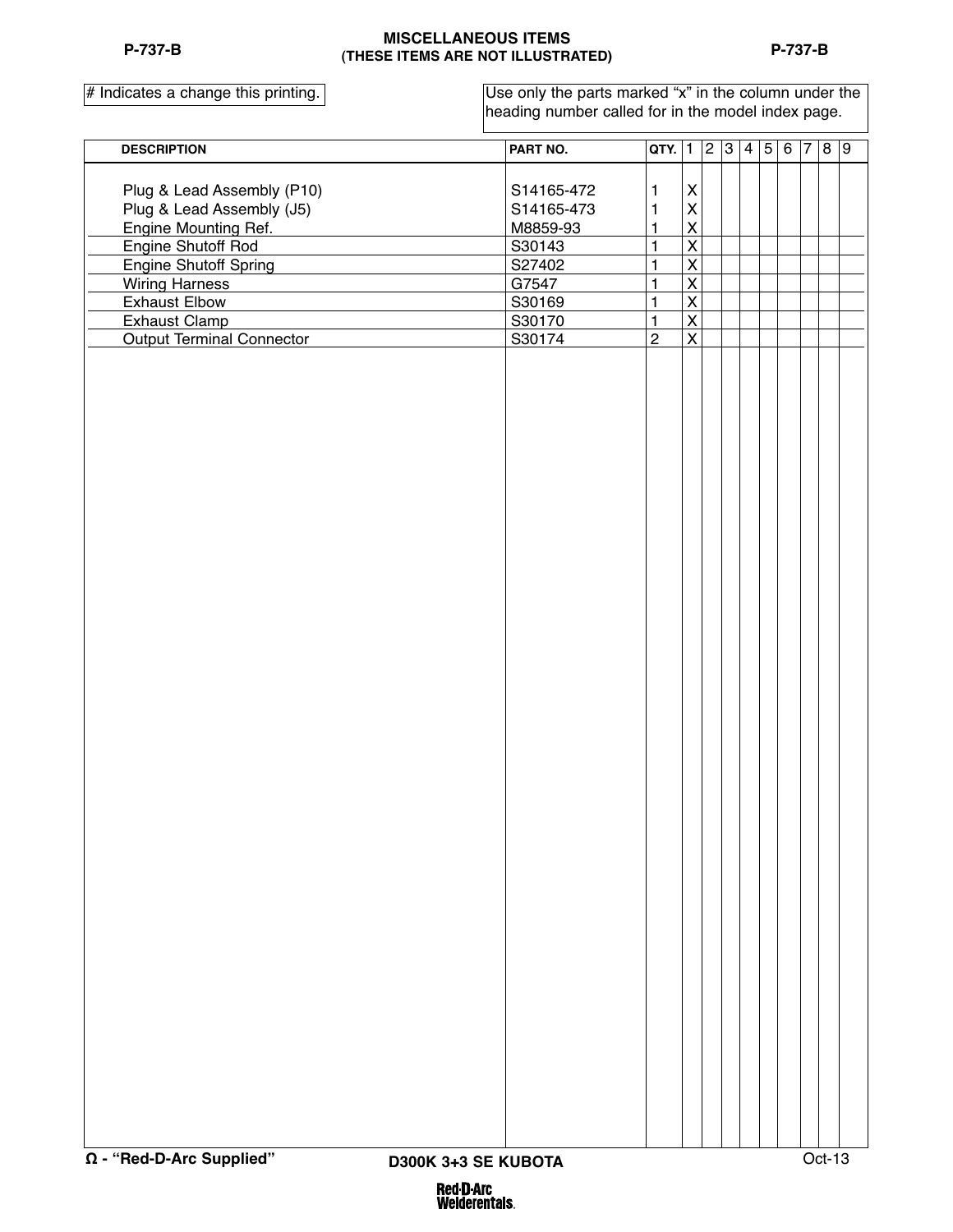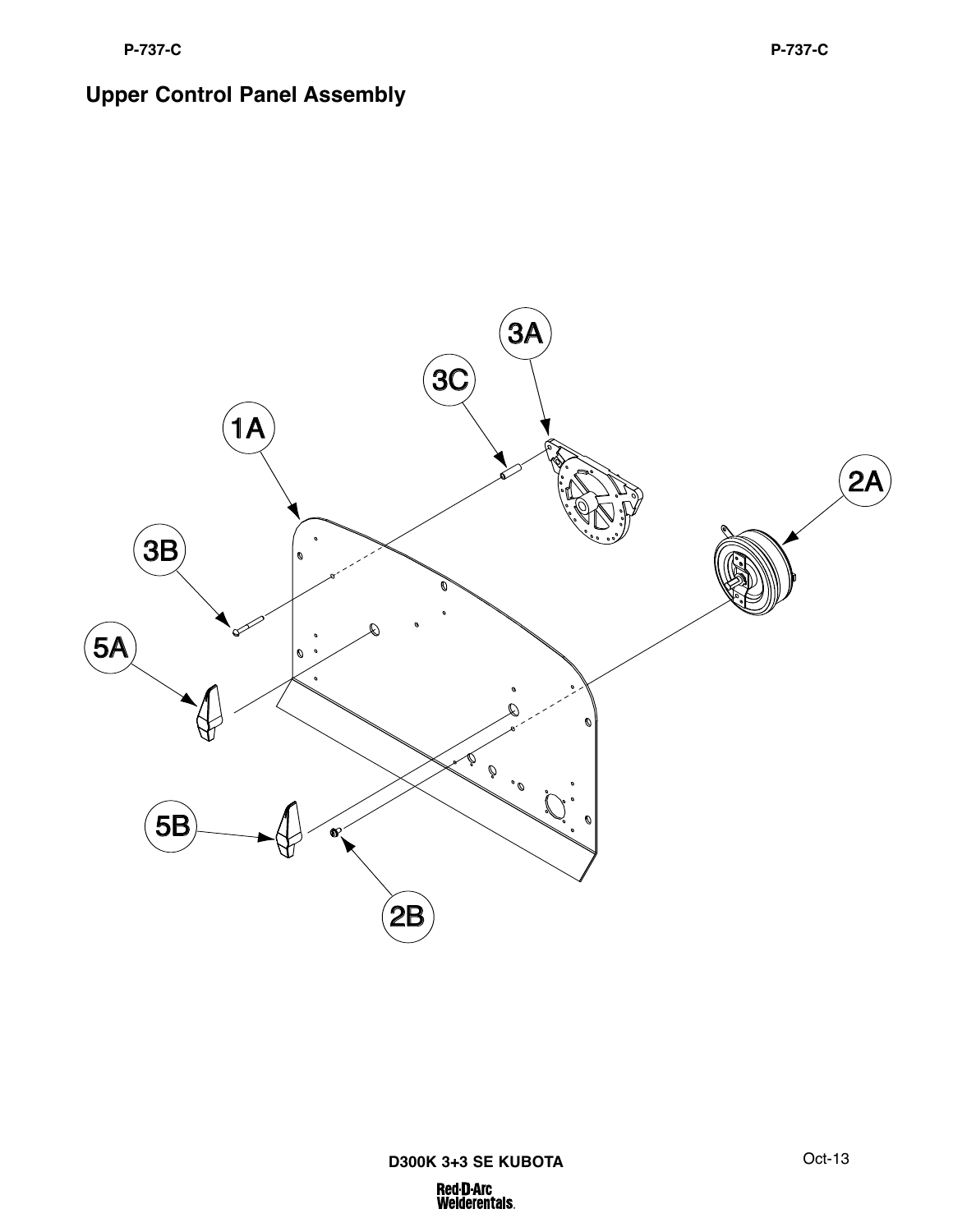|                 | <b>ITEM DESCRIPTION</b>                 | PART NO.           | $QTY.$ 1                |                         | $\overline{2}$ | 3 <sup>1</sup> | 4 5 | $6 \vert 7$ | 8 9    |  |
|-----------------|-----------------------------------------|--------------------|-------------------------|-------------------------|----------------|----------------|-----|-------------|--------|--|
| $\mathbf{1}$    | Upper Control Panel Assembly, Includes: | M24976             | 1                       | $\pmb{\mathsf{X}}$      |                |                |     |             |        |  |
| 1A              | <b>Upper Control Panel</b>              | M24975             | 1                       | $\overline{\mathsf{X}}$ |                |                |     |             |        |  |
| 2A              | Rheostat                                | M5090-C            | $\mathbf{1}$            | $\overline{\mathsf{x}}$ |                |                |     |             |        |  |
| 2B              | Sems Screw                              | T10082-4           | $\overline{c}$          | $\mathsf{X}$            |                |                |     |             |        |  |
| 2C              | #8-32 x .50 RHS (BR) (Not Shown)        | CF000102           | $\overline{c}$          | $\mathsf{\overline{X}}$ |                |                |     |             |        |  |
| 2D              |                                         | T9695-3            | $\overline{c}$          | $\mathsf{\mathsf{X}}$   |                |                |     |             |        |  |
|                 | Lock Washer (Not Shown)                 |                    | $\overline{\mathbf{4}}$ | $\overline{\mathsf{X}}$ |                |                |     |             |        |  |
| $\frac{2E}{3A}$ | #8-32 BR HN (Not Shown)                 | CF000103<br>M13335 | $\mathbf{1}$            | $\overline{\mathsf{x}}$ |                |                |     |             |        |  |
|                 | Selector Switch Assembly                |                    |                         |                         |                |                |     |             |        |  |
| $3\mathsf{B}$   | #10-24 x 1.75 RHS                       | CF000127           | $\boldsymbol{2}$        | $\mathsf{X}$            |                |                |     |             |        |  |
| 3C              | Spacer                                  | S10918-60          | $\mathbf{2}$            | $\mathsf{\overline{X}}$ |                |                |     |             |        |  |
| $3\mathsf{D}$   | Plain Washer (Not Shown)                | S9262-27           | $\mathbf 2$             | $\mathsf{\mathsf{X}}$   |                |                |     |             |        |  |
| 3E              | Lock Washer (Not Shown)                 | T9695-1            | $\mathbf 2$             | $\mathsf{\overline{X}}$ |                |                |     |             |        |  |
| 3F              | #10-24 HN (Not Shown)                   | CF000010           | $\overline{c}$          | $\overline{\mathsf{X}}$ |                |                |     |             |        |  |
| 4A              | Upper Nameplate (Not Shown)             | L16338             | $\mathbf{1}$            | $\overline{\mathsf{x}}$ |                |                |     |             |        |  |
| 4B              | Self Tapping Screw (Not Shown)          | S8025-92           | $\bf 8$                 | $\overline{\mathsf{X}}$ |                |                |     |             |        |  |
| 5A              | Control Handle (Selector Switch)        | M13989-1           | $\mathbf{1}$            | $\overline{\mathsf{x}}$ |                |                |     |             |        |  |
| 5B              | <b>Control Handle (Rheostat)</b>        | S16664-13          | 1                       | $\overline{\mathsf{X}}$ |                |                |     |             |        |  |
|                 |                                         |                    |                         |                         |                |                |     |             |        |  |
|                 | D300K 3+3 SE KUBOTA                     |                    |                         |                         |                |                |     |             | Oct-13 |  |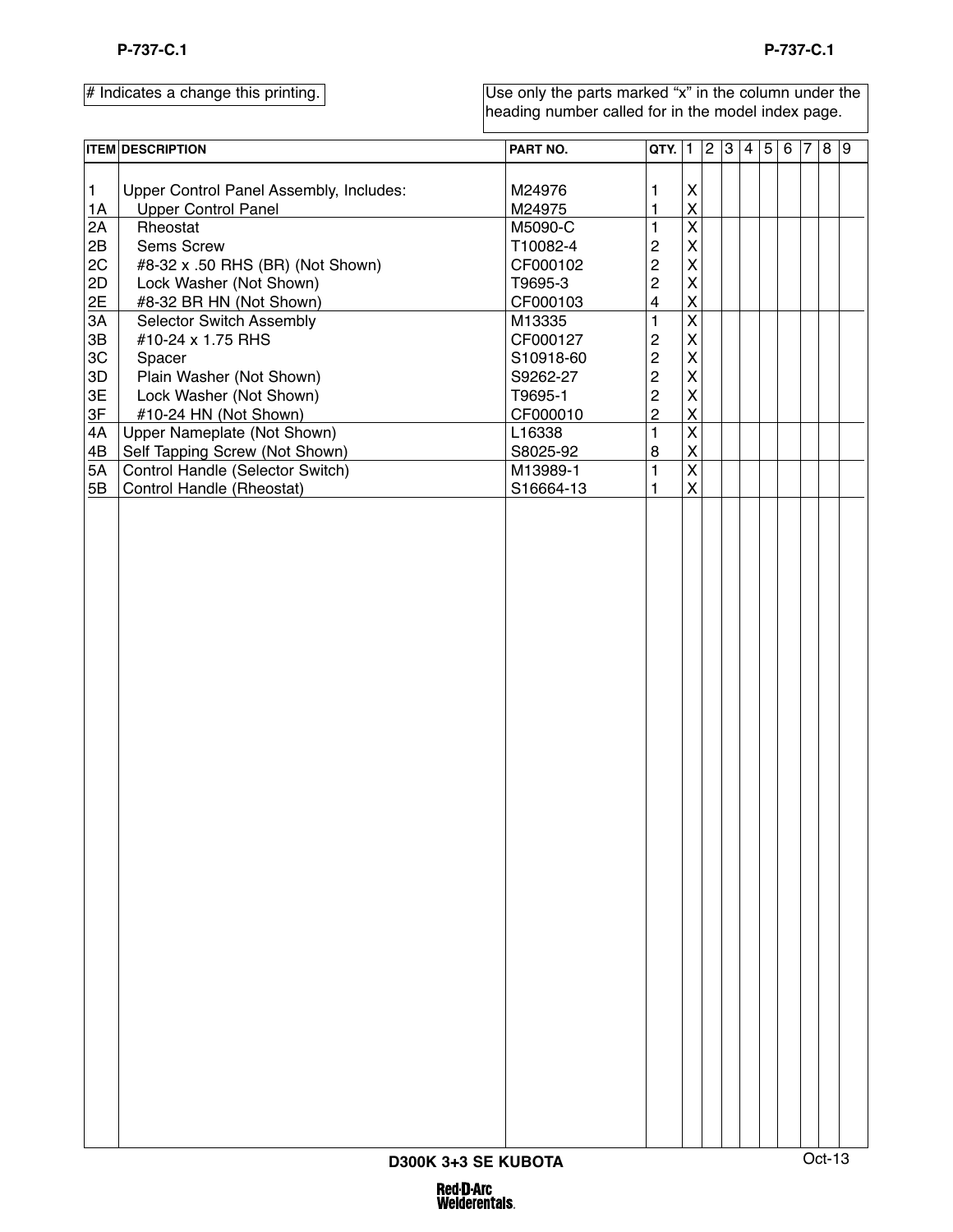#### **Lower Control Panel Assembly**

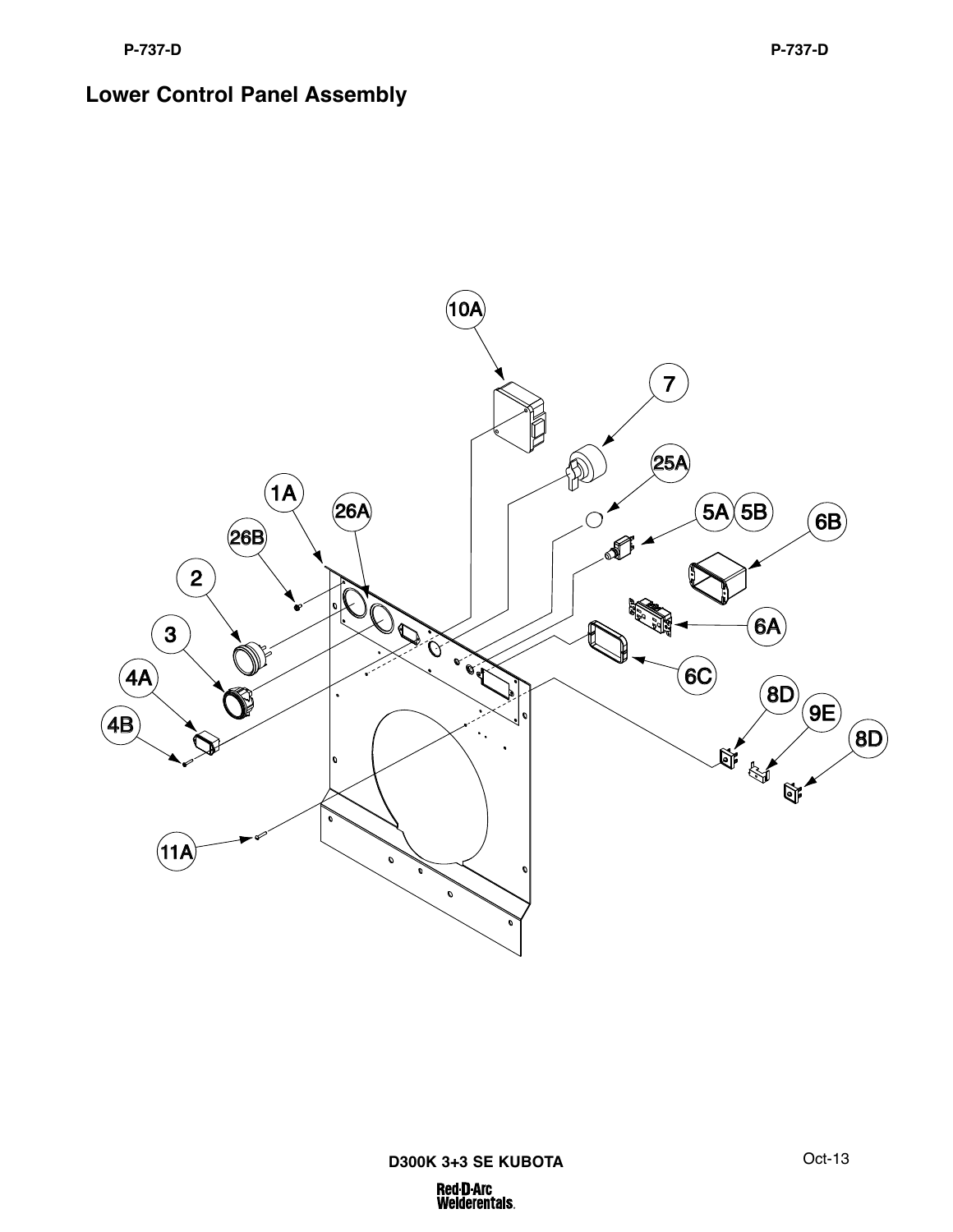Use only the parts marked "x" in the column under the heading number called for in the model index page.

|                | <b>ITEM DESCRIPTION</b>                                  | PART NO.           | QTY.                    | $\mathbf{1}$            | $\overline{2}$ | 3 4 5 | 6 | 7 8 9 |  |
|----------------|----------------------------------------------------------|--------------------|-------------------------|-------------------------|----------------|-------|---|-------|--|
|                |                                                          |                    |                         |                         |                |       |   |       |  |
| $\mathbf{1}$   | Lower Control Panel Assembly, Includes:                  | G7548              | 1                       | X                       |                |       |   |       |  |
| 1A             | Lower Control Panel                                      | L16337             | 1                       | $\pmb{\mathsf{X}}$      |                |       |   |       |  |
| $\overline{2}$ | Ammeter                                                  | S7514-7            | $\mathbf{1}$            | $\overline{\mathsf{x}}$ |                |       |   |       |  |
| 3              | Water Temperature Gauge                                  | S25154-2           | $\mathbf{1}$            | $\overline{\mathsf{x}}$ |                |       |   |       |  |
| 4A             | Hour Meter                                               | S17475-6           | 1                       | $\overline{\mathsf{x}}$ |                |       |   |       |  |
| 4B             | #6-32 x .75 PPNHS                                        | S18825-1           | $\mathbf 2$             | $\overline{\mathsf{X}}$ |                |       |   |       |  |
| 4C             | Lock Washer (Not Shown)                                  | T9695-2            | $\overline{c}$          | $\overline{\mathsf{X}}$ |                |       |   |       |  |
| 4D             | #6-32 HN (Not Shown)                                     | CF000005           | $\overline{2}$          | $\mathsf{\overline{X}}$ |                |       |   |       |  |
| 5A             | Circuit Breaker (20A, 250VAC)                            | T12287-31          | $\mathbf{1}$            | $\overline{\mathsf{x}}$ |                |       |   |       |  |
| 5B             | Sealing Boot                                             | S22061-1           | 1                       | X                       |                |       |   |       |  |
| 6A             | GFCI Receptacle (115V)                                   | S24410             | $\mathbf{1}$            | $\overline{\mathsf{x}}$ |                |       |   |       |  |
| 6B             | <b>GFCI Cover</b>                                        | L13286             | 1                       | X                       |                |       |   |       |  |
| 6C             | <b>Mounting Bracket</b>                                  | S27167             | 1                       | $\overline{\mathsf{X}}$ |                |       |   |       |  |
| 6D             | Thermoplastic Screw (Not Shown)                          | S24738-3           | $\overline{c}$          | $\overline{\mathsf{X}}$ |                |       |   |       |  |
| 6E             | Receptacle Cover (Not Shown)                             | M16996             | $\mathbf{1}$            | $\mathsf{\overline{X}}$ |                |       |   |       |  |
| $\overline{7}$ | Start Switch & Handle                                    | S29921             | $\mathbf{1}$            | $\overline{\mathsf{x}}$ |                |       |   |       |  |
| 8A             | #8-32 HN (Not Shown)                                     | CF000042           | $\overline{c}$          | $\overline{\mathsf{x}}$ |                |       |   |       |  |
| 8B             | #8-32 x .875 RHS (Not Shown)                             | CF000059           | $\overline{c}$          | $\overline{\mathsf{X}}$ |                |       |   |       |  |
| 8C             | Plain Washer (Not Shown)                                 | S9262-3            | $\overline{c}$          | $\overline{\mathsf{X}}$ |                |       |   |       |  |
| 8D             | Diode Bridge (35A, 800V)                                 | T13637-5           | $\overline{c}$          | $\overline{\mathsf{X}}$ |                |       |   |       |  |
| 8E             | Lock Washer (Not Shown)                                  | T4291-A            | $\overline{2}$          | $\overline{\mathsf{X}}$ |                |       |   |       |  |
| <b>9A</b>      | #4-40 x .375 RHS (Not Shown)                             | CF000001           | $\mathbf{1}$            | $\overline{\mathsf{x}}$ |                |       |   |       |  |
| 9B             | #4-40 HN (Not Shown)                                     | CF000002           | 1                       | X                       |                |       |   |       |  |
| 9C             |                                                          |                    |                         | $\overline{\mathsf{X}}$ |                |       |   |       |  |
|                | Plain Washer (Not Shown)                                 | S9262-39           | 1                       | $\overline{\mathsf{X}}$ |                |       |   |       |  |
| 9D             | Fuse (15A, 250V) (Not Shown)                             | T10728-8           | 1                       |                         |                |       |   |       |  |
| 9E             | Fuse Holder                                              | T15011-1           | 1                       | $\overline{\mathsf{X}}$ |                |       |   |       |  |
| 9F             | Lock Washer (Not Shown)                                  | T4291-B<br>$\star$ | 1                       | $\overline{\mathsf{X}}$ |                |       |   |       |  |
| 10A            | Engine Control Unit (Supplied w/Engine)                  |                    | 1                       | $\overline{\mathsf{x}}$ |                |       |   |       |  |
| 10B            | E10-24 x 2.75 HHCS (Not Shown)                           | CF000049           | $\mathbf 2$             | $\overline{\mathsf{X}}$ |                |       |   |       |  |
| 10C            | Spacer (Not Shown)                                       | S10918-69          | $\overline{c}$          | $\overline{\mathsf{X}}$ |                |       |   |       |  |
| 10D            | Plain Washer (Not Shown)                                 | S9262-27           | $\overline{c}$          | $\overline{\mathsf{X}}$ |                |       |   |       |  |
| 10E            | Lock Washer (Not Shown)                                  | T9695-1            | $\overline{c}$          | $\overline{\mathsf{X}}$ |                |       |   |       |  |
| 10F            | #10-24 HN (Not Shown)                                    | CF000010           | $\overline{c}$          | X                       |                |       |   |       |  |
| <b>11A</b>     | <b>Ground Screw</b>                                      | S9225-36           | $\overline{c}$          | $\overline{\mathsf{x}}$ |                |       |   |       |  |
| 11B            | Lock Washer (Not Shown)                                  | T9695-1            | $\overline{\mathbf{c}}$ | $\mathsf{x}$            |                |       |   |       |  |
| 11C            | #10-24 HN (Not Shown)                                    | CF000010           | $\overline{4}$          | $\mathsf{X}% _{0}$      |                |       |   |       |  |
| 18             | MOV (Not Shown)                                          | S28445             | $\mathbf{1}$            | $\overline{\mathsf{x}}$ |                |       |   |       |  |
|                | 25A Knob                                                 | T10889             | 1                       | $\overline{\mathsf{X}}$ |                |       |   |       |  |
|                | 25B Bushing (Not Shown)                                  | T12380-6           | 1                       | X                       |                |       |   |       |  |
|                | 26A Nameplate                                            | L16339             | 1                       | $\overline{\mathsf{x}}$ |                |       |   |       |  |
|                | 26B Self Tapping Screw                                   | S8025-92           | 6                       | X                       |                |       |   |       |  |
| 27             | Guard (Not Shown) (Mounts to Case Front Output Rail)     | M24953             | $\mathbf{1}$            | $\overline{\mathsf{x}}$ |                |       |   |       |  |
| 28             | Guard (Not Shown) (Mounts to Case Front- Fuel Tank Rail) | M24952             | 1                       | $\overline{\mathsf{x}}$ |                |       |   |       |  |
|                |                                                          |                    |                         |                         |                |       |   |       |  |
|                |                                                          |                    |                         |                         |                |       |   |       |  |
|                |                                                          |                    |                         |                         |                |       |   |       |  |
|                |                                                          |                    |                         |                         |                |       |   |       |  |
|                |                                                          |                    |                         |                         |                |       |   |       |  |
|                |                                                          |                    |                         |                         |                |       |   |       |  |
|                |                                                          |                    |                         |                         |                |       |   |       |  |
|                |                                                          |                    |                         |                         |                |       |   |       |  |
|                |                                                          |                    |                         |                         |                |       |   |       |  |
|                |                                                          |                    |                         |                         |                |       |   |       |  |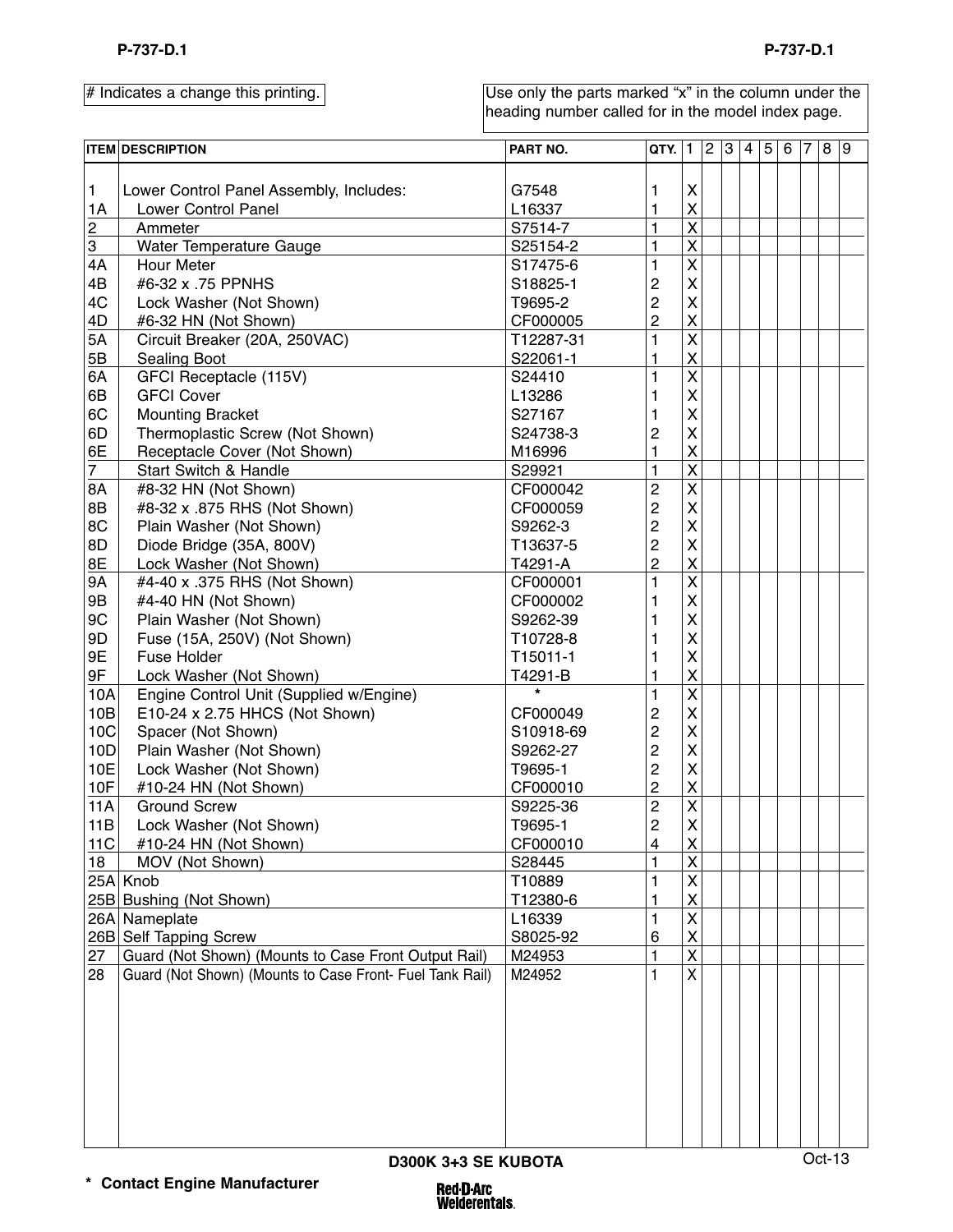# **Engine Assembly**



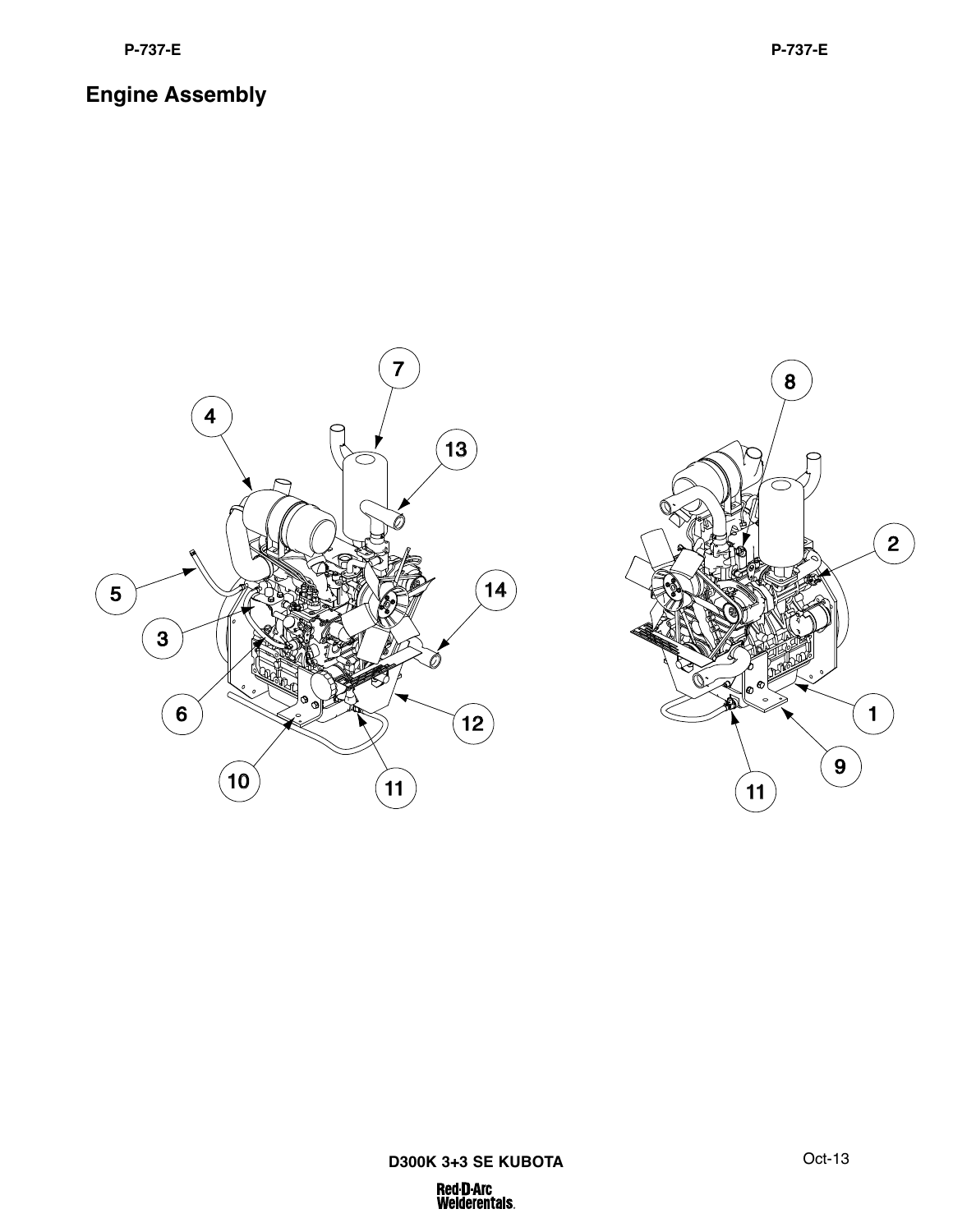Use only the parts marked "x" in the column under the heading number called for in the model index page.

|                | <b>ITEM DESCRIPTION</b>                                  | PART NO.                 | QTY.                      | 1                         | 2 | 3 | 4 5 | 6 | $\vert 7 \vert$ | 8 9 |  |
|----------------|----------------------------------------------------------|--------------------------|---------------------------|---------------------------|---|---|-----|---|-----------------|-----|--|
| 1              | Engine Assembly (L16260-1), Includes:<br>Engine (M24643) | <b>NSS</b><br><b>NSS</b> | 1<br>1                    | X<br>$\mathsf{X}$         |   |   |     |   |                 |     |  |
| $\overline{c}$ | Oil Pressure Switch/Sender                               | S14446                   | 1                         | $\overline{\mathsf{x}}$   |   |   |     |   |                 |     |  |
|                | Pipe Adapter                                             | S25853                   | 1                         | $\mathsf{X}$              |   |   |     |   |                 |     |  |
| 3              | Fuel Filter (Supplied w/Engine)                          | $\star$                  | $\mathbf{1}$              | $\overline{\mathsf{x}}$   |   |   |     |   |                 |     |  |
|                | <b>Fuel Filter Bracket</b>                               | S29927                   | 1                         | $\boldsymbol{\mathsf{X}}$ |   |   |     |   |                 |     |  |
|                | 3/8 x 1.25 HHB                                           | CF000105                 | 2                         | $\overline{\mathsf{X}}$   |   |   |     |   |                 |     |  |
|                | 3/8-16 HN                                                | CF000067                 | $\overline{c}$            | $\overline{\mathsf{X}}$   |   |   |     |   |                 |     |  |
|                | Lock Washer                                              | E106A-16                 | 2                         | $\mathsf{X}$              |   |   |     |   |                 |     |  |
| $\overline{4}$ | Air Cleaner Bracket                                      | M24648                   | $\mathbf{1}$              | $\overline{\mathsf{x}}$   |   |   |     |   |                 |     |  |
|                | M8-1.25 x 20mm HHS w/Lock Washer (Supplied w/Engine)     | $\star$                  | $\overline{c}$            | $\overline{\mathsf{X}}$   |   |   |     |   |                 |     |  |
|                | <b>Plain Washer</b>                                      | S9262-120                | 2                         | $\overline{\mathsf{X}}$   |   |   |     |   |                 |     |  |
|                | Air Filter Mounting Band                                 | M20359                   | 1                         | $\overline{\mathsf{X}}$   |   |   |     |   |                 |     |  |
|                | <b>Air Filter</b>                                        | M20358                   | 1                         | $\overline{\mathsf{X}}$   |   |   |     |   |                 |     |  |
|                | 5/16-18 x 1.25 HHCS                                      | CF000028                 | 2                         | $\overline{\mathsf{X}}$   |   |   |     |   |                 |     |  |
|                | 5/16-18 HN                                               | CF000029                 | $\overline{c}$            | $\overline{\mathsf{X}}$   |   |   |     |   |                 |     |  |
|                | Lock Washer                                              | E106A-3                  | $\overline{c}$            | $\overline{\mathsf{X}}$   |   |   |     |   |                 |     |  |
|                | <b>Plain Washer</b>                                      | S9262-121                | 4                         | $\boldsymbol{\mathsf{X}}$ |   |   |     |   |                 |     |  |
|                | Air Intake Hose                                          | M20357                   | 1                         | $\overline{\mathsf{X}}$   |   |   |     |   |                 |     |  |
|                | Hose Clamp                                               | S10888-33                | 2                         | $\overline{\mathsf{X}}$   |   |   |     |   |                 |     |  |
| $\overline{5}$ | Flex Tube (Fuel Separator to Fuel Filter)                | T10642-86                | $\mathbf{1}$              | $\overline{\mathsf{x}}$   |   |   |     |   |                 |     |  |
|                | Hose Clamp                                               | T13777-1                 | 2                         | $\mathsf{X}$              |   |   |     |   |                 |     |  |
| 6              | Flex Tube (Fuel Filter to Pump)                          | T10642-269               | $\mathbf{1}$              | $\overline{\mathsf{x}}$   |   |   |     |   |                 |     |  |
|                | Hose Clamp                                               | T13777-1                 | 2                         | $\mathsf{X}$              |   |   |     |   |                 |     |  |
| $\overline{7}$ | Muffler                                                  | L16574                   | $\mathbf{1}$              | $\overline{\mathsf{x}}$   |   |   |     |   |                 |     |  |
|                | Gasket (Supplied w/Engine)                               | $\star$                  | 1                         | $\boldsymbol{\mathsf{X}}$ |   |   |     |   |                 |     |  |
|                | M8-1.25 x 25mm HHS w/Lock Washer (Supplied w/Engine)     | $\star$                  | 4                         | $\mathsf{\overline{X}}$   |   |   |     |   |                 |     |  |
| 8              | <b>Temperature Sensor</b>                                | S27248                   | 1                         | $\overline{\mathsf{x}}$   |   |   |     |   |                 |     |  |
|                | <b>Bushing</b>                                           | S27286                   | 1                         | $\mathsf{X}$              |   |   |     |   |                 |     |  |
| 9              | Engine Mounting Foot (Left)                              | M20367-1                 | 1                         | $\overline{\mathsf{x}}$   |   |   |     |   |                 |     |  |
|                | Plain Washer                                             | S9262-80                 | 3                         | $\boldsymbol{\mathsf{X}}$ |   |   |     |   |                 |     |  |
|                | M12-1.25 x 35mm HHS (Supplied w/Engine)                  | $\star$                  | $\ensuremath{\mathsf{3}}$ | $\overline{\mathsf{X}}$   |   |   |     |   |                 |     |  |
|                | M12 Lock Washer (Supplied w/Engine)                      | $\star$                  | 3                         | $\boldsymbol{\mathsf{X}}$ |   |   |     |   |                 |     |  |
| 10             | <b>Engine Mounting Foot (Right)</b>                      | M20367-2                 | $\mathbf{1}$              | $\overline{\mathsf{x}}$   |   |   |     |   |                 |     |  |
|                | Plain Washer                                             | S9262-80                 | 3                         | $\mathsf{\overline{X}}$   |   |   |     |   |                 |     |  |
|                | M12-1.25 x 35mm HHS (Supplied w/Engine)                  |                          | $\ensuremath{\mathsf{3}}$ | $\mathsf{X}$              |   |   |     |   |                 |     |  |
|                | M12 Lock Washer (Supplied w/Engine)                      | $\star$                  | 3                         | $\mathsf{X}$              |   |   |     |   |                 |     |  |
| 11             | Oil Drain Valve                                          | S23024-2                 | 1                         | $\overline{\mathsf{x}}$   |   |   |     |   |                 |     |  |
|                | Flex Hose                                                | T10642-350               | 1                         | $\mathsf{X}$              |   |   |     |   |                 |     |  |
|                | Clamp                                                    | S10888-27                | 1                         | $\mathsf{\overline{X}}$   |   |   |     |   |                 |     |  |
| 12             | Lower Guard                                              | L13687                   | $\mathbf{1}$              | $\overline{\mathsf{x}}$   |   |   |     |   |                 |     |  |
|                | M10-1.25 x 25mm SHCS                                     | T14731-49                | $\overline{c}$            | $\mathsf{X}$              |   |   |     |   |                 |     |  |
|                | M <sub>10</sub> Lock Washer                              | S17400-1                 | $\overline{c}$            | X                         |   |   |     |   |                 |     |  |
|                | M8-1.25 x 20mm SCHS                                      | T14731-3                 | 1                         | $\mathsf{X}$              |   |   |     |   |                 |     |  |
|                | Lock Washer                                              | E106A-3                  | 1                         | $\pmb{\mathsf{X}}$        |   |   |     |   |                 |     |  |
| 13             | <b>Upper Radiator Hose</b>                               | L12244                   | 1                         | $\overline{\mathsf{x}}$   |   |   |     |   |                 |     |  |
|                | Hose Clamp                                               | S10888-44                | 1                         | $\mathsf{X}$              |   |   |     |   |                 |     |  |
|                | Hose Clamp                                               | S10888-8                 | 1                         | $\mathsf{X}$              |   |   |     |   |                 |     |  |
| 14             | Lower Radiator Hose                                      | L122445                  | 1                         | $\overline{\mathsf{x}}$   |   |   |     |   |                 |     |  |
|                | Hose Clamp                                               | S10888-44                | 1                         | $\mathsf{X}$              |   |   |     |   |                 |     |  |
|                | Hose Clamp                                               | S10888-8                 | 1                         | Χ                         |   |   |     |   |                 |     |  |
|                |                                                          |                          |                           |                           |   |   |     |   |                 |     |  |

**D300K 3+3 SE KUBOTA** Oct-13

Red **D** Arc<br>Welderentals.

**\* Contact Engine Manufacturer**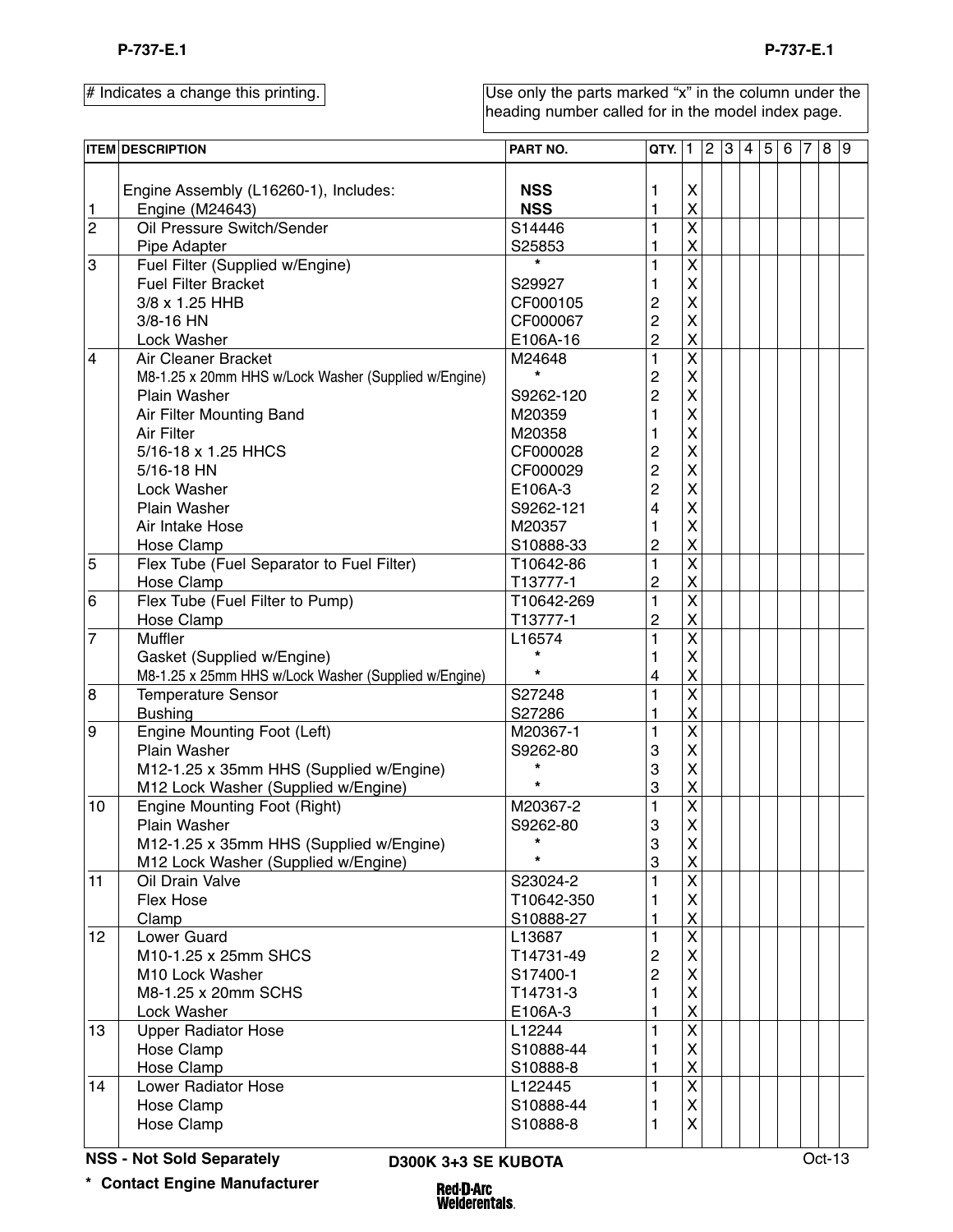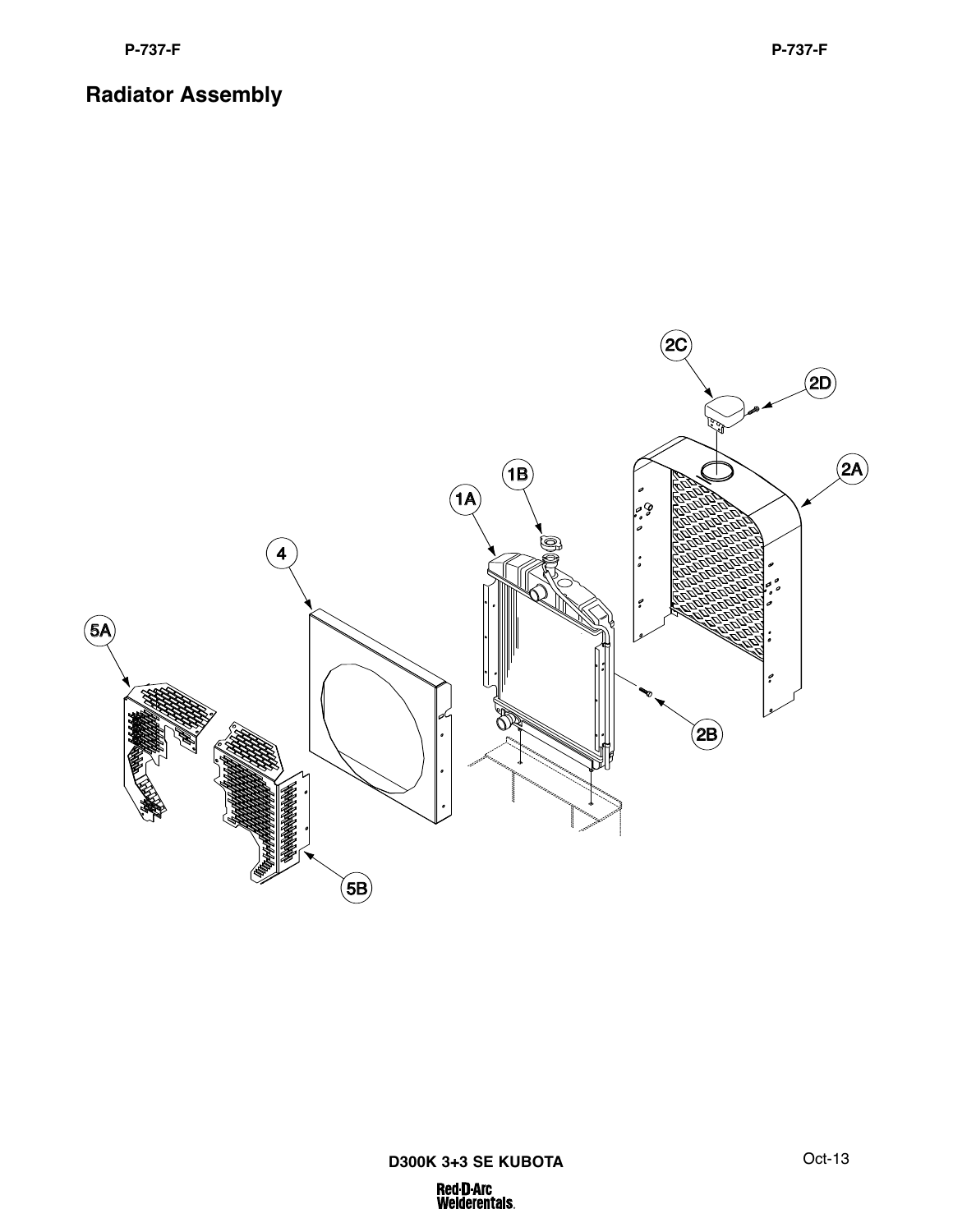|  | # Indicates a change this printing. |
|--|-------------------------------------|
|  |                                     |

|                 | <b>ITEM DESCRIPTION</b>     | PART NO. | $QTY.$ 1                |                                 | $\overline{2}$ | $3 \quad 4 \mid 5$ | $6 \mid 7 \mid 8 \mid 9$ |        |  |
|-----------------|-----------------------------|----------|-------------------------|---------------------------------|----------------|--------------------|--------------------------|--------|--|
|                 |                             |          |                         |                                 |                |                    |                          |        |  |
| 1A              | Radiator                    | G3432    | $\mathbf{1}$            | X                               |                |                    |                          |        |  |
| 1B              | Radiator Cap                | S9970    | $\mathbf{1}$            | $\mathsf{x}$                    |                |                    |                          |        |  |
| 1C              | Drain Cock (Not Shown)      | T9966    | $\mathbf{1}$            | $\overline{\mathsf{X}}$         |                |                    |                          |        |  |
| 2A              | <b>Radiator Shell</b>       | L5163-2  | $\mathbf{1}$            | $\overline{\mathsf{x}}$         |                |                    |                          |        |  |
| 2B              | <b>Thread Forming Screw</b> | S9225-8  | $\overline{\mathbf{4}}$ | $\mathsf{X}$                    |                |                    |                          |        |  |
| $2\mathrm{C}$   | Radiator Cap Cover          | M8003    | $\mathbf{1}$            | $\mathsf{\overline{X}}$         |                |                    |                          |        |  |
| 2D              | <b>Self Tapping Screw</b>   | S8025-12 | $\mathbf 2$             | $\frac{\mathsf{X}}{\mathsf{X}}$ |                |                    |                          |        |  |
| $\frac{4}{1}$   | Fan Shroud Assembly         | M19051   | $\mathbf{1}$            |                                 |                |                    |                          |        |  |
| $\overline{5A}$ | Fan Guard                   | L16395   | $\mathbf{1}$            | $\overline{\mathsf{x}}$         |                |                    |                          |        |  |
| 5B              | Fan Guard (Alternator Side) | L16396   | $\mathbf{1}$            | $\pmb{\mathsf{X}}$              |                |                    |                          |        |  |
|                 |                             |          |                         |                                 |                |                    |                          |        |  |
|                 | D300K 3+3 SE KUBOTA         |          |                         |                                 |                |                    |                          | Oct-13 |  |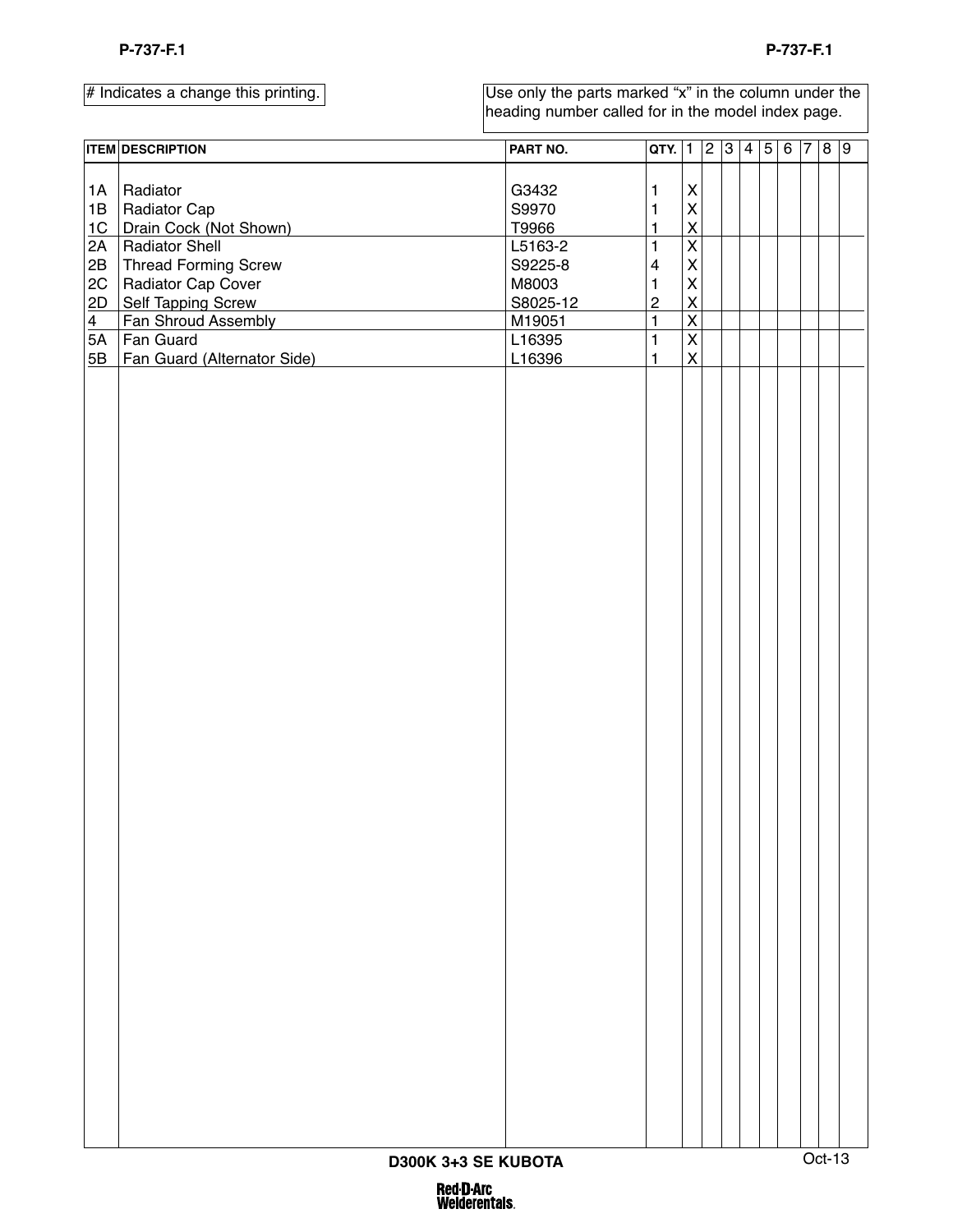# **Fuel Tank & Mounting**

![](_page_13_Figure_3.jpeg)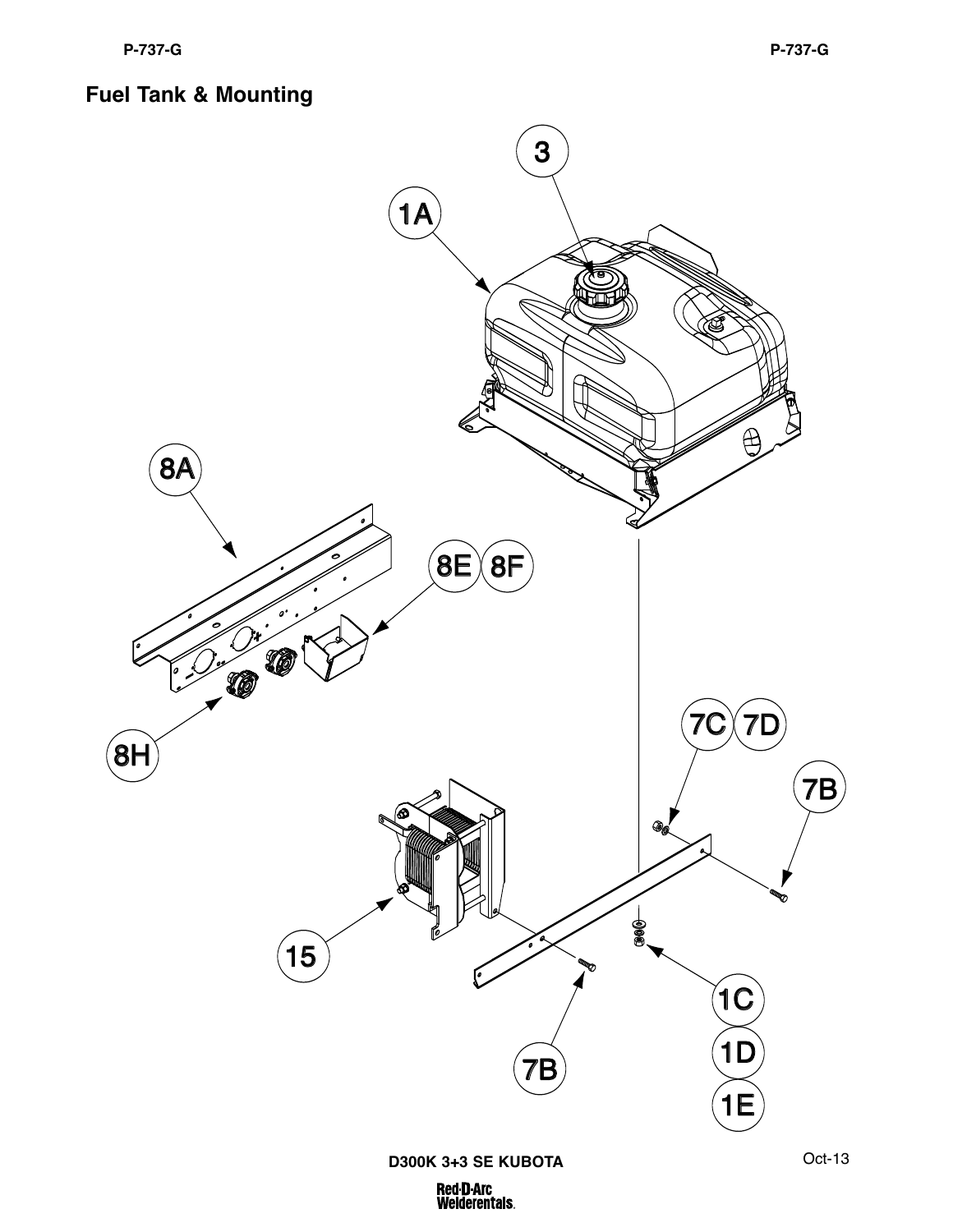Use only the parts marked "x" in the column under the heading number called for in the model index page.

|                | <b>ITEM DESCRIPTION</b>                                         | PART NO.   | QTY. $ 1 2 3 4 5 $ |                         |  |  | 6 7 | 8 9    |  |
|----------------|-----------------------------------------------------------------|------------|--------------------|-------------------------|--|--|-----|--------|--|
|                |                                                                 |            |                    |                         |  |  |     |        |  |
| 1A             | Fuel Tank Asbly (Plastic Tank)                                  | L15079     | 1                  | X                       |  |  |     |        |  |
| 1B             | 3/8-16 x 2.00 HHCS (Not Shown)                                  | CF000071   | 4                  | $\mathsf{X}$            |  |  |     |        |  |
| 1 <sub>C</sub> | Plain Washer                                                    | S9262-56   | 8                  | X                       |  |  |     |        |  |
| 1D             | Lock Washer                                                     | E106A-4    | 4                  | X                       |  |  |     |        |  |
| 1E             | 3/8-16 HN                                                       | CF000067   | 4                  | X                       |  |  |     |        |  |
| $\overline{2}$ | Gasket( Not Shown)                                              | S10437-G   | 1                  | $\pmb{\mathsf{X}}$      |  |  |     |        |  |
| $\overline{3}$ | Fuel Cap                                                        | S20541     | 1                  | $\pmb{\mathsf{X}}$      |  |  |     |        |  |
| 5A             | Hose Connector (Not Shown)                                      | T13595     | 1                  | $\mathsf{X}$            |  |  |     |        |  |
| $5\mathsf{B}$  | Gear Clamp (Not Shown)                                          | S10888-35  | 2                  | $\mathsf{X}$            |  |  |     |        |  |
| 7A             | <b>Fuel Tank Rail</b>                                           | M12479-1   | 1                  | $\mathsf{X}$            |  |  |     |        |  |
| 7B             | <b>Thread Forming Screw</b>                                     | S9225-22   | 2                  | X                       |  |  |     |        |  |
| 7C             | Lock Washer                                                     | T9860-3    | 2                  | X                       |  |  |     |        |  |
| 7D             | 5/16-18 HN                                                      | CF000029   | $\overline{c}$     | $\mathsf{X}$            |  |  |     |        |  |
|                | Output Panel Asbly, Includes:                                   | M16685-4   | 1                  | $\pmb{\mathsf{X}}$      |  |  |     |        |  |
| 8A             | <b>Output Rail</b>                                              | M13946-1   | 1                  | $\mathsf{X}$            |  |  |     |        |  |
| 8B             | Thread Forming Screw (Not Shown)                                | S9225-22   | 2                  | X                       |  |  |     |        |  |
| 8C             | Lock Washer (Not Shown)                                         | T9860-3    | 2                  | X                       |  |  |     |        |  |
| 8D             | 5/16-18 HN (Not Shown)                                          | CF000029   | 2                  | X                       |  |  |     |        |  |
| 8E             | Remote/Local Receptacle Asbly                                   | M16779-2   | 1                  | X                       |  |  |     |        |  |
| 8F             | Remote/Local Receptacle Bracket                                 | M25075     | 1                  | X                       |  |  |     |        |  |
| 8G             | Thread Forming Screw (Not Shown)                                | S9225-8    | 2                  | X                       |  |  |     |        |  |
| 8H             | <b>Output Stud</b>                                              | M13900     | 2                  | X                       |  |  |     |        |  |
| 8J             | Self Tapping Screw (Not Shown)                                  | S8025-91   | 4                  | X                       |  |  |     |        |  |
| 8K             | Self Tapping Screw (Not Shown)                                  | S8025-75   | 1                  | X                       |  |  |     |        |  |
| 8L             | Output Rail Guard (Not Shown)                                   | S24765     | 1                  | $\mathsf{X}$            |  |  |     |        |  |
| 9              | Fuel Return Line (.1875 ID/.406 OD x 27.00) (Not Shown)         | T10642-231 | 1                  | $\overline{\mathsf{X}}$ |  |  |     |        |  |
| $10$           | Fuel Hose (Tank to Separator) (.312 ID/.562ODx10.5) (Not Shown) | T10642-86  | 1                  | $\pmb{\mathsf{X}}$      |  |  |     |        |  |
| 15             | <b>Choke Assembly</b>                                           | M24836     | 1                  | $\mathsf{X}$            |  |  |     |        |  |
|                |                                                                 |            |                    |                         |  |  |     |        |  |
|                |                                                                 |            |                    |                         |  |  |     |        |  |
|                |                                                                 |            |                    |                         |  |  |     |        |  |
|                |                                                                 |            |                    |                         |  |  |     |        |  |
|                |                                                                 |            |                    |                         |  |  |     |        |  |
|                |                                                                 |            |                    |                         |  |  |     |        |  |
|                |                                                                 |            |                    |                         |  |  |     |        |  |
|                |                                                                 |            |                    |                         |  |  |     |        |  |
|                |                                                                 |            |                    |                         |  |  |     |        |  |
|                |                                                                 |            |                    |                         |  |  |     |        |  |
|                |                                                                 |            |                    |                         |  |  |     |        |  |
|                |                                                                 |            |                    |                         |  |  |     |        |  |
|                |                                                                 |            |                    |                         |  |  |     |        |  |
|                |                                                                 |            |                    |                         |  |  |     |        |  |
|                |                                                                 |            |                    |                         |  |  |     |        |  |
|                |                                                                 |            |                    |                         |  |  |     |        |  |
|                |                                                                 |            |                    |                         |  |  |     |        |  |
|                |                                                                 |            |                    |                         |  |  |     |        |  |
|                |                                                                 |            |                    |                         |  |  |     |        |  |
|                |                                                                 |            |                    |                         |  |  |     |        |  |
|                |                                                                 |            |                    |                         |  |  |     |        |  |
|                |                                                                 |            |                    |                         |  |  |     |        |  |
|                |                                                                 |            |                    |                         |  |  |     |        |  |
|                |                                                                 |            |                    |                         |  |  |     |        |  |
|                | D300K 3+3 SE KUBOTA                                             |            |                    |                         |  |  |     | Oct-13 |  |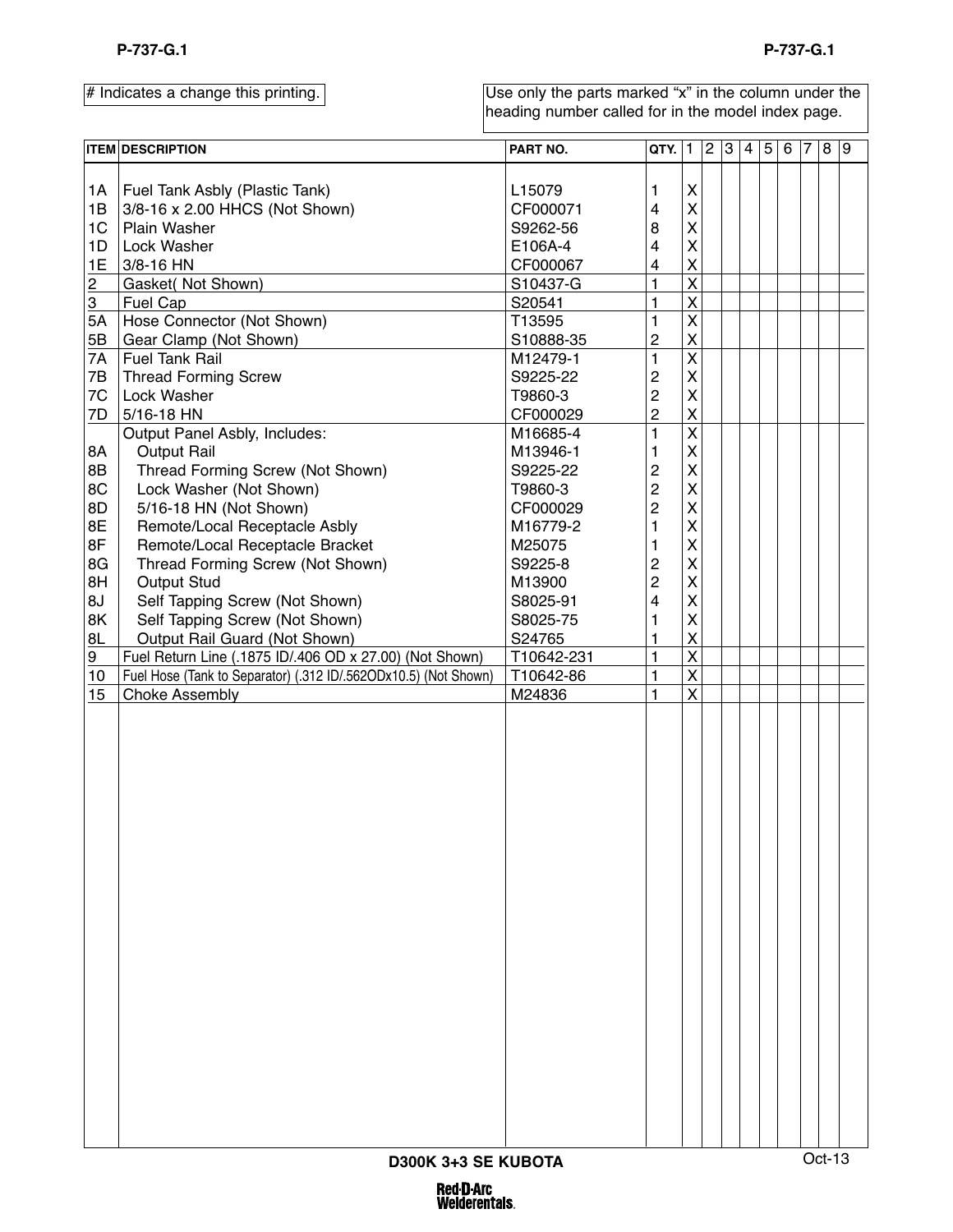# **Base & Lift Bale Assembly**

![](_page_15_Figure_3.jpeg)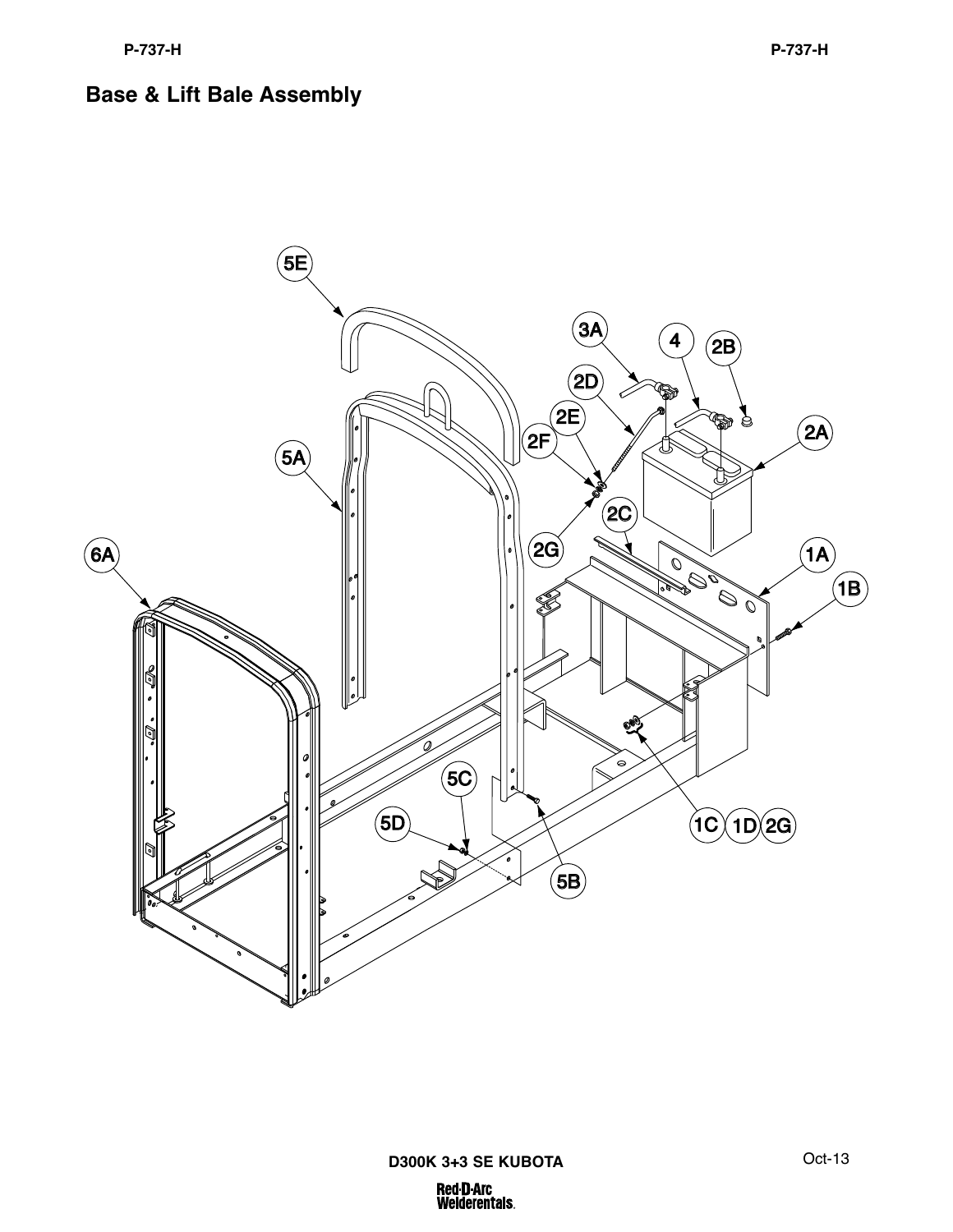|                         | <b>ITEM DESCRIPTION</b>                                       | PART NO.  | QTY.           | $\mathbf{1}$            | $\overline{2}$ | $\overline{3}$ | $\overline{4}$ | 5 | 6 | $\bar{7}$ | 8 9 |  |
|-------------------------|---------------------------------------------------------------|-----------|----------------|-------------------------|----------------|----------------|----------------|---|---|-----------|-----|--|
|                         |                                                               |           |                |                         |                |                |                |   |   |           |     |  |
| $\mathbf{1}$            | <b>Base Assembly</b>                                          | G7568     | 1              | X                       |                |                |                |   |   |           |     |  |
| 1A                      | <b>Battery Mounting Panel</b>                                 | S15639-1  | 1              | $\overline{\mathsf{X}}$ |                |                |                |   |   |           |     |  |
| 1B                      | 1/4-20 x .50 HHCS                                             | CF000012  | 2              | $\overline{\mathsf{X}}$ |                |                |                |   |   |           |     |  |
| 1C                      | Lock Washer                                                   | E106A-2   | $\overline{c}$ | $\overline{\mathsf{X}}$ |                |                |                |   |   |           |     |  |
| 1D                      | Plain Washer                                                  | S9262-23  | $\overline{c}$ | X                       |                |                |                |   |   |           |     |  |
| 2A                      | Battery (M9399-4)                                             | N/A       | $\mathbf{1}$   | $\overline{\mathsf{x}}$ |                |                |                |   |   |           |     |  |
| 2B                      | Cap (Insulates Neg. Terminal)                                 | T14654    | 1              | $\overline{\mathsf{X}}$ |                |                |                |   |   |           |     |  |
| 2C                      | <b>Battery Bracket</b>                                        | S12128    | 1              | $\overline{\mathsf{x}}$ |                |                |                |   |   |           |     |  |
| 2D                      | Carriage Bolt                                                 | T11888    | $\overline{c}$ | $\overline{\mathsf{X}}$ |                |                |                |   |   |           |     |  |
| 2E                      | Plain Washer                                                  | S9262-23  | $\overline{c}$ | $\overline{\mathsf{x}}$ |                |                |                |   |   |           |     |  |
| 2F                      | Lock Washer                                                   | E106A-2   | $\overline{c}$ | $\overline{\mathsf{X}}$ |                |                |                |   |   |           |     |  |
| 2G                      | 1/4-20 HN                                                     | CF000017  | $\overline{c}$ | $\overline{\mathsf{X}}$ |                |                |                |   |   |           |     |  |
| 3A                      | Positive Battery Cable                                        | S8070-29  | $\mathbf{1}$   | $\overline{\mathsf{x}}$ |                |                |                |   |   |           |     |  |
| 3B                      | Lead Clip (Not Shown)                                         | S24469    | 1              | X                       |                |                |                |   |   |           |     |  |
| 3C                      | Speed Nut (Not Shown)                                         | T11525-5  | 1              | $\overline{\mathsf{X}}$ |                |                |                |   |   |           |     |  |
| 3D                      | Thread Forming Screw (Not Shown)                              | S9225-8   | 1              | X                       |                |                |                |   |   |           |     |  |
| $\overline{\mathbf{4}}$ | Negative Battery Cable & Ground Strap                         | S14922-1  | 1              | $\overline{\mathsf{x}}$ |                |                |                |   |   |           |     |  |
|                         |                                                               | S9225-26  |                | $\mathsf{X}$            |                |                |                |   |   |           |     |  |
| 4A                      | Thread Forming Screw (For Securing Cable & Strap) (Not Shown) | L9084     | $\overline{c}$ | $\overline{\mathsf{x}}$ |                |                |                |   |   |           |     |  |
| 5A                      | Lift Bale & Hook Assembly                                     |           | 1              |                         |                |                |                |   |   |           |     |  |
| 5B                      | 1/2-13 x 1.25 HHCS                                            | T8833-24  | 4              | X                       |                |                |                |   |   |           |     |  |
| 5C                      | Lock Washer                                                   | E106A-5   | 4              | X                       |                |                |                |   |   |           |     |  |
| 5D                      | 1/2-13 HN                                                     | CF000027  | 4              | $\overline{\mathsf{X}}$ |                |                |                |   |   |           |     |  |
| 5E                      | Foam                                                          | M15045-37 | 1              | X                       |                |                |                |   |   |           |     |  |
| 6A                      | <b>Rear Support Assembly</b>                                  | M8237-15  | 1              | $\overline{\mathsf{x}}$ |                |                |                |   |   |           |     |  |
| 6B                      | 3/8-16 x 1.00 HHCS (Not Shown)                                | CF000019  | 4              | X                       |                |                |                |   |   |           |     |  |
| 6C                      | Plain Washer (Not Shown)                                      | S9262-120 | 4              | $\overline{\mathsf{X}}$ |                |                |                |   |   |           |     |  |
| 6D                      | Lock Washer (Not Shown)                                       | E106A-16  | 4              | X                       |                |                |                |   |   |           |     |  |
| 6E                      | 3/8-16 HN (Not Shown)                                         | CF000067  | 4              | $\mathsf{\overline{X}}$ |                |                |                |   |   |           |     |  |
| 6F                      | 5/16-18 HN (Not Shown)                                        | CF000029  | 4              | $\mathsf{X}$            |                |                |                |   |   |           |     |  |
|                         |                                                               |           |                |                         |                |                |                |   |   |           |     |  |
|                         |                                                               |           |                |                         |                |                |                |   |   |           |     |  |
|                         |                                                               |           |                |                         |                |                |                |   |   |           |     |  |
|                         |                                                               |           |                |                         |                |                |                |   |   |           |     |  |
|                         |                                                               |           |                |                         |                |                |                |   |   |           |     |  |
|                         |                                                               |           |                |                         |                |                |                |   |   |           |     |  |
|                         |                                                               |           |                |                         |                |                |                |   |   |           |     |  |
|                         |                                                               |           |                |                         |                |                |                |   |   |           |     |  |
|                         |                                                               |           |                |                         |                |                |                |   |   |           |     |  |
|                         |                                                               |           |                |                         |                |                |                |   |   |           |     |  |
|                         |                                                               |           |                |                         |                |                |                |   |   |           |     |  |
|                         |                                                               |           |                |                         |                |                |                |   |   |           |     |  |
|                         |                                                               |           |                |                         |                |                |                |   |   |           |     |  |
|                         |                                                               |           |                |                         |                |                |                |   |   |           |     |  |
|                         |                                                               |           |                |                         |                |                |                |   |   |           |     |  |
|                         |                                                               |           |                |                         |                |                |                |   |   |           |     |  |
|                         |                                                               |           |                |                         |                |                |                |   |   |           |     |  |
|                         |                                                               |           |                |                         |                |                |                |   |   |           |     |  |
|                         |                                                               |           |                |                         |                |                |                |   |   |           |     |  |
|                         |                                                               |           |                |                         |                |                |                |   |   |           |     |  |
|                         |                                                               |           |                |                         |                |                |                |   |   |           |     |  |
|                         |                                                               |           |                |                         |                |                |                |   |   |           |     |  |
|                         |                                                               |           |                |                         |                |                |                |   |   |           |     |  |
|                         |                                                               |           |                |                         |                |                |                |   |   |           |     |  |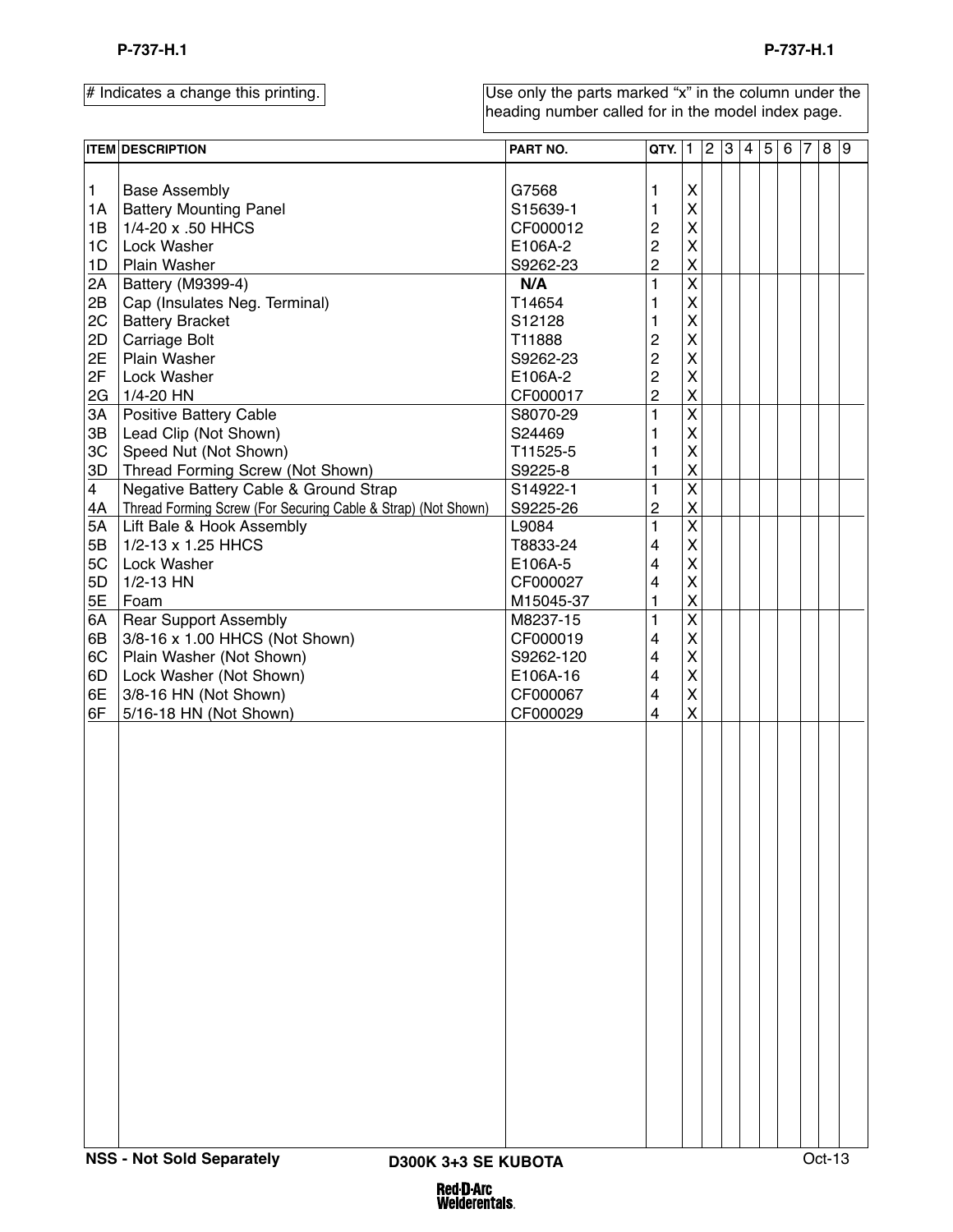# **Welding Generator & Coupling (1 of 2)**

![](_page_17_Figure_3.jpeg)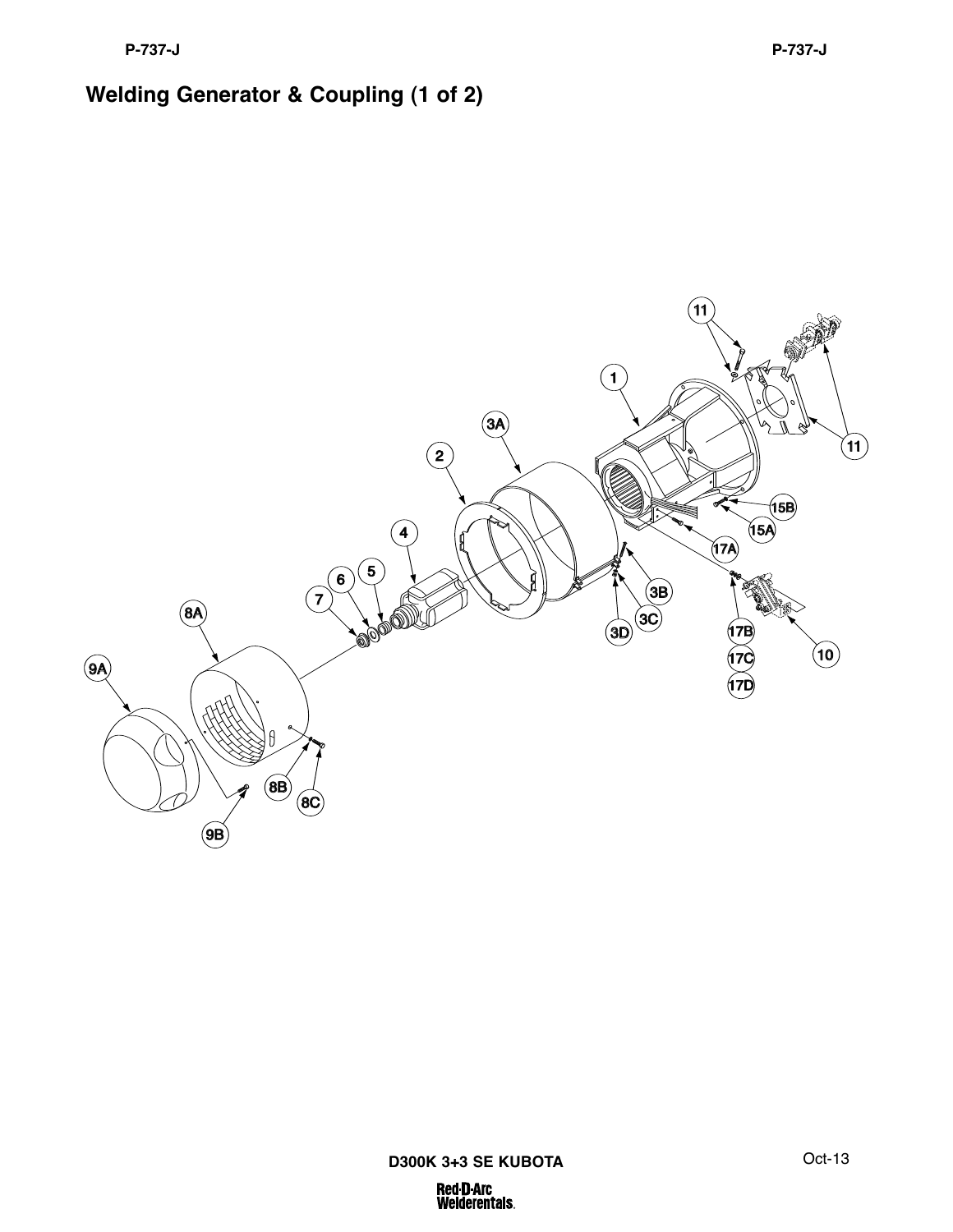|                             | <b>ITEM DESCRIPTION</b>           | PART NO.     | QTY. 1 2 3 4 5          |                         |  |  | $6 \overline{7} \overline{8} \overline{9}$ |        |  |
|-----------------------------|-----------------------------------|--------------|-------------------------|-------------------------|--|--|--------------------------------------------|--------|--|
|                             |                                   |              |                         |                         |  |  |                                            |        |  |
| $\mathbf{1}$                | <b>Exciter End Bracket</b>        | L6061-7      | $\mathbf{1}$            | $\pmb{\mathsf{X}}$      |  |  |                                            |        |  |
| $\overline{2}$              | <b>Baffle</b>                     | M13683       | $\mathbf{1}$            | $\overline{\mathsf{x}}$ |  |  |                                            |        |  |
| 2A                          | Thread Forming Screw (Not Shown)  | S9225-8      | 4                       | $\overline{\mathsf{X}}$ |  |  |                                            |        |  |
| 2B                          | Plain Washer (Not Shown)          | S9262-23     | 4                       | $\mathsf{\overline{X}}$ |  |  |                                            |        |  |
| 2C                          | Lock Washer (Not Shown)           | T9860-6      | $\overline{\mathbf{4}}$ | $\overline{\mathsf{x}}$ |  |  |                                            |        |  |
| 3A                          | <b>Bracket Cover</b>              | L3391-46     | 1                       | $\overline{\mathsf{x}}$ |  |  |                                            |        |  |
| 3B                          | 1/4-20 x 2.00 RHS                 | CF000143     | $\mathbf{2}$            | $\overline{\mathsf{X}}$ |  |  |                                            |        |  |
| 3C                          | Lock Washer                       | E106A-2      | $\mathbf{2}$            | $\mathsf{\overline{X}}$ |  |  |                                            |        |  |
| 3D                          | <b>Square Nut</b>                 | CF000232     | $\overline{c}$          | $\overline{\mathsf{x}}$ |  |  |                                            |        |  |
| $\overline{4}$              | Rotor Assembly Alternator         | M13641-4     | $\mathbf{1}$            | $\overline{\mathsf{x}}$ |  |  |                                            |        |  |
| $\frac{5}{6}$ $\frac{6}{7}$ | Armature Sleeve Collar            | T14337       | $\mathbf{1}$            | $\overline{\mathsf{x}}$ |  |  |                                            |        |  |
|                             | <b>Exciter Nut Washer</b>         | T7090-1      | $\mathbf{1}$            | $\overline{\mathsf{x}}$ |  |  |                                            |        |  |
|                             | <b>Exciter Nut</b>                | T6225-1      | $\mathbf{1}$            | $\overline{\mathsf{x}}$ |  |  |                                            |        |  |
| 8A                          | <b>Exciter Shroud</b>             | L8254        | $\mathbf{1}$            | $\overline{\mathsf{x}}$ |  |  |                                            |        |  |
| 8B                          | Lock Washer                       | T9860-6      | 3                       | $\mathsf{\overline{X}}$ |  |  |                                            |        |  |
| 8C                          | <b>Thread Forming Screw</b>       | S9225-8      | 3                       | $\overline{\mathsf{x}}$ |  |  |                                            |        |  |
| 9A                          | <b>Blower Shroud</b>              | L6129-1      | $\mathbf{1}$            | $\overline{\mathsf{x}}$ |  |  |                                            |        |  |
| 9B                          | Self Tapping Screw                | S8025-91     | 4                       | $\overline{\mathsf{X}}$ |  |  |                                            |        |  |
| 10 <sub>1</sub>             | Alternator Brush Holder & Bracket | See P-737-M1 | $\mathbf{1}$            | $\overline{\mathsf{x}}$ |  |  |                                            |        |  |
| 11                          | Rocker & Brush Holder Assembly    | See P-737-N1 | $\mathbf{1}$            | $\overline{\mathsf{x}}$ |  |  |                                            |        |  |
| 14                          | Generator Brush (Not Shown)       | T2687        | 8                       | $\overline{\mathsf{x}}$ |  |  |                                            |        |  |
|                             | 15A 7/16-14 x 1.50 HHCS           | T8833-2      | $\overline{4}$          | $\overline{\mathsf{x}}$ |  |  |                                            |        |  |
|                             | 15B Lock Washer                   | E106A-8      | $\overline{4}$          | $\overline{\mathsf{X}}$ |  |  |                                            |        |  |
|                             | 17A 1/4-20 x .75 HHCS             | CF000014     | $\overline{c}$          | $\overline{\mathsf{x}}$ |  |  |                                            |        |  |
|                             | 17B Plain Washer                  | S9262-23     | $\overline{c}$          | $\overline{\mathsf{X}}$ |  |  |                                            |        |  |
|                             | 17C Lock Washer                   | E106A-2      | $\overline{c}$          | $\overline{\mathsf{X}}$ |  |  |                                            |        |  |
|                             | 17D 1/4-20 HN                     | CF000017     | $\overline{2}$          | $\overline{\mathsf{X}}$ |  |  |                                            |        |  |
|                             |                                   |              |                         |                         |  |  |                                            |        |  |
|                             |                                   |              |                         |                         |  |  |                                            |        |  |
|                             |                                   |              |                         |                         |  |  |                                            |        |  |
|                             |                                   |              |                         |                         |  |  |                                            |        |  |
|                             |                                   |              |                         |                         |  |  |                                            |        |  |
|                             |                                   |              |                         |                         |  |  |                                            |        |  |
|                             |                                   |              |                         |                         |  |  |                                            |        |  |
|                             |                                   |              |                         |                         |  |  |                                            |        |  |
|                             |                                   |              |                         |                         |  |  |                                            |        |  |
|                             |                                   |              |                         |                         |  |  |                                            |        |  |
|                             |                                   |              |                         |                         |  |  |                                            |        |  |
|                             |                                   |              |                         |                         |  |  |                                            |        |  |
|                             |                                   |              |                         |                         |  |  |                                            |        |  |
|                             |                                   |              |                         |                         |  |  |                                            |        |  |
|                             |                                   |              |                         |                         |  |  |                                            |        |  |
|                             |                                   |              |                         |                         |  |  |                                            |        |  |
|                             |                                   |              |                         |                         |  |  |                                            |        |  |
|                             |                                   |              |                         |                         |  |  |                                            |        |  |
|                             |                                   |              |                         |                         |  |  |                                            |        |  |
|                             |                                   |              |                         |                         |  |  |                                            |        |  |
|                             |                                   |              |                         |                         |  |  |                                            |        |  |
|                             |                                   |              |                         |                         |  |  |                                            |        |  |
|                             |                                   |              |                         |                         |  |  |                                            |        |  |
|                             |                                   |              |                         |                         |  |  |                                            |        |  |
|                             |                                   |              |                         |                         |  |  |                                            |        |  |
|                             |                                   |              |                         |                         |  |  |                                            |        |  |
|                             | D300K 3+3 SE KUBOTA               |              |                         |                         |  |  |                                            | Oct-13 |  |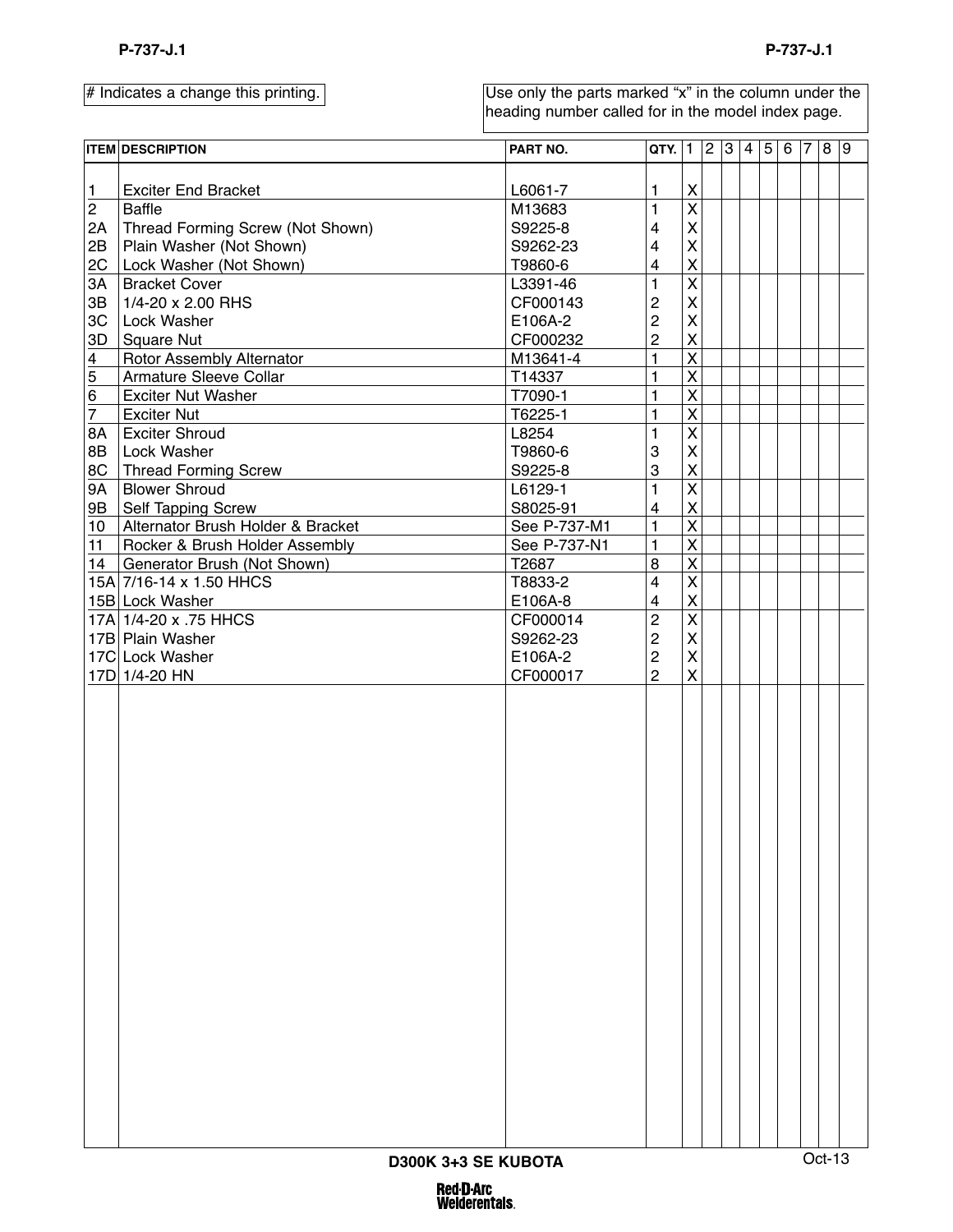# **Welding Generator & Coupling (2 of 2)**

![](_page_19_Figure_3.jpeg)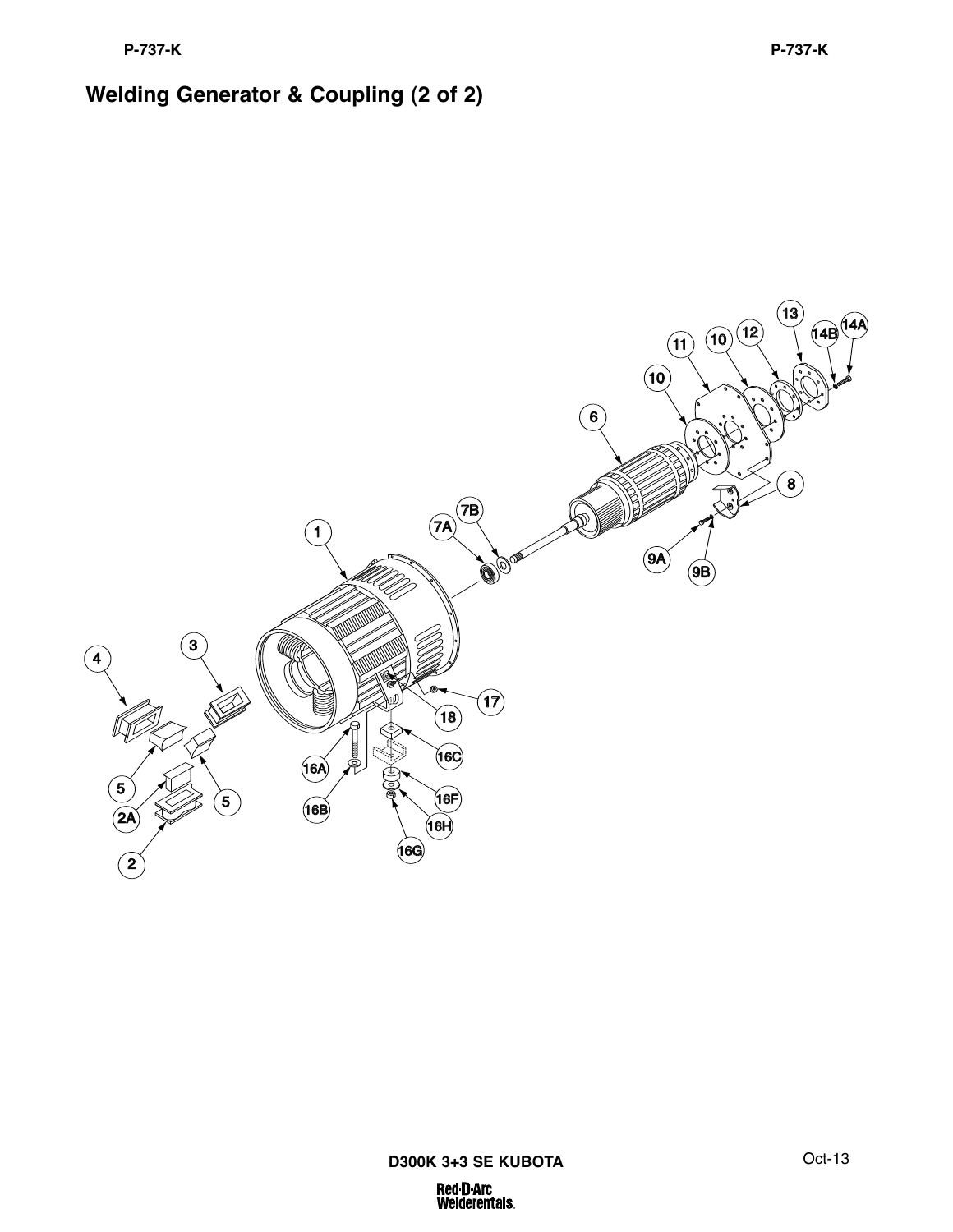|                         | <b>ITEM DESCRIPTION</b>                                  | PART NO.   | QTY.           | $\mathbf{1}$              | $ 2\rangle$ | 3 | $4 \overline{5}$ | 6 | 7 | 8 9    |  |
|-------------------------|----------------------------------------------------------|------------|----------------|---------------------------|-------------|---|------------------|---|---|--------|--|
|                         |                                                          |            |                |                           |             |   |                  |   |   |        |  |
|                         | Generator Frame Assembly, Includes:                      | L8576-13   | 1              | X                         |             |   |                  |   |   |        |  |
| $\mathbf{1}$            | Frame Assembly                                           | L9137-4    | 1              | $\pmb{\mathsf{X}}$        |             |   |                  |   |   |        |  |
|                         | Interpole Coil & Pole                                    | S12261-26  | 4              | $\overline{\mathsf{x}}$   |             |   |                  |   |   |        |  |
|                         | Includes:                                                |            |                |                           |             |   |                  |   |   |        |  |
| $\overline{c}$          | Interpole Coil                                           | S12261-26A | 4              | X                         |             |   |                  |   |   |        |  |
| 2A                      | Interpole Lamination                                     | S12260-8   | 4              | $\pmb{\mathsf{X}}$        |             |   |                  |   |   |        |  |
| 3                       | Shunt Coil (Top)                                         | L1741-82   | 1              | $\overline{\mathsf{x}}$   |             |   |                  |   |   |        |  |
| $\overline{3}$          | Shunt Coil (Bottom)                                      | L1741-83   | 1              | $\pmb{\mathsf{X}}$        |             |   |                  |   |   |        |  |
| $\overline{\mathbf{4}}$ | Series Coil (Top)                                        | L16319-1   | 1              | $\overline{\mathsf{x}}$   |             |   |                  |   |   |        |  |
|                         | Series Coil (Bottom)                                     | L16319-2   | 1              | $\pmb{\mathsf{X}}$        |             |   |                  |   |   |        |  |
| $\frac{4}{5}$           | <b>Main Poles</b>                                        | S10745-14  | 4              | $\overline{\mathsf{x}}$   |             |   |                  |   |   |        |  |
| 6                       | Armature                                                 | M7014-14   | 1              | $\mathsf{X}$              |             |   |                  |   |   |        |  |
| 7A                      | Bearing                                                  | M9300-180  | 1              | $\overline{\mathsf{X}}$   |             |   |                  |   |   |        |  |
| 7B                      | <b>Bearing Shoulder Ring</b>                             | S18541     | 1              | $\mathsf{X}$              |             |   |                  |   |   |        |  |
| 8                       | Blower Segments (Sold in Set of 4 Only)                  | M14361     | $\mathbf{1}$   | $\overline{\mathsf{x}}$   |             |   |                  |   |   |        |  |
| 9A                      | 7/16-14 x .75 HHCS (Blower Segments to Engine Coupling)  | T8833-44   | 8              | $\overline{\mathsf{X}}$   |             |   |                  |   |   |        |  |
| 9B                      | Lock Washer                                              | E106A-8    | 8              | $\pmb{\mathsf{X}}$        |             |   |                  |   |   |        |  |
| 10                      | Disc Backing Plate                                       | S8042      | $\overline{c}$ | $\overline{\mathsf{x}}$   |             |   |                  |   |   |        |  |
| 11                      | <b>Coupling Disc</b>                                     | M6730      | 1              | X                         |             |   |                  |   |   |        |  |
| 12                      | Coupling Ring (Inside)                                   | S14233     | 1              | $\boldsymbol{\mathsf{X}}$ |             |   |                  |   |   |        |  |
| 13                      | Coupling Ring (Outside-Closest to Engine)                | S14232     | 1              | $\boldsymbol{\mathsf{X}}$ |             |   |                  |   |   |        |  |
|                         | 14A 7/16-14 x 1.50 HHCS (Coupling Rings to Armature Hub) | T8833-2    | 8              | $\overline{\mathsf{x}}$   |             |   |                  |   |   |        |  |
|                         | 14B Lock Washer                                          | E106A-8    | $\bf 8$        | $\pmb{\mathsf{X}}$        |             |   |                  |   |   |        |  |
|                         | 15A 3/8-16 x 1.00 HHCS (Not Shown)                       | CF000019   | 5              | $\overline{\mathsf{x}}$   |             |   |                  |   |   |        |  |
|                         | 15B Lock Washer (Not Shown)                              | E106A-16   | 5              | $\pmb{\mathsf{X}}$        |             |   |                  |   |   |        |  |
|                         | 16A 1/2-13 x 2.75 HHCS                                   | CF000123   | $\overline{c}$ | $\overline{\mathsf{x}}$   |             |   |                  |   |   |        |  |
|                         | 16B Plain Washer                                         | S9262-1    | 2              | $\mathsf{X}$              |             |   |                  |   |   |        |  |
|                         | 16C Welder Foot Support Rubber                           | T8823      | 2              | $\boldsymbol{\mathsf{X}}$ |             |   |                  |   |   |        |  |
|                         | 16E Mounting Bracket (Not Shown)                         | S10040-86  | 2              | $\boldsymbol{\mathsf{X}}$ |             |   |                  |   |   |        |  |
|                         | 16F Rubber Pad                                           | T8822      | 2              | X                         |             |   |                  |   |   |        |  |
|                         | 16G 1/2-13 HLN                                           | T9187-4    | $\overline{c}$ | $\boldsymbol{\mathsf{X}}$ |             |   |                  |   |   |        |  |
|                         | 16H Plain Washer                                         | S9262-5    | $\overline{c}$ | $\mathsf{X}$              |             |   |                  |   |   |        |  |
| 17                      | 3/8-16 HN                                                | CF000067   | $\mathbf{2}$   | $\overline{\mathsf{x}}$   |             |   |                  |   |   |        |  |
| 18                      | <b>Ground Decal</b>                                      | T13260-4   | $\overline{c}$ | $\pmb{\mathsf{X}}$        |             |   |                  |   |   |        |  |
|                         |                                                          |            |                |                           |             |   |                  |   |   |        |  |
|                         |                                                          |            |                |                           |             |   |                  |   |   |        |  |
|                         |                                                          |            |                |                           |             |   |                  |   |   |        |  |
|                         |                                                          |            |                |                           |             |   |                  |   |   |        |  |
|                         |                                                          |            |                |                           |             |   |                  |   |   |        |  |
|                         |                                                          |            |                |                           |             |   |                  |   |   |        |  |
|                         |                                                          |            |                |                           |             |   |                  |   |   |        |  |
|                         |                                                          |            |                |                           |             |   |                  |   |   |        |  |
|                         |                                                          |            |                |                           |             |   |                  |   |   |        |  |
|                         |                                                          |            |                |                           |             |   |                  |   |   |        |  |
|                         |                                                          |            |                |                           |             |   |                  |   |   |        |  |
|                         |                                                          |            |                |                           |             |   |                  |   |   |        |  |
|                         |                                                          |            |                |                           |             |   |                  |   |   |        |  |
|                         |                                                          |            |                |                           |             |   |                  |   |   |        |  |
|                         |                                                          |            |                |                           |             |   |                  |   |   |        |  |
|                         |                                                          |            |                |                           |             |   |                  |   |   |        |  |
|                         |                                                          |            |                |                           |             |   |                  |   |   |        |  |
|                         | D300K 3+3 SE KUBOTA                                      |            |                |                           |             |   |                  |   |   | Oct-13 |  |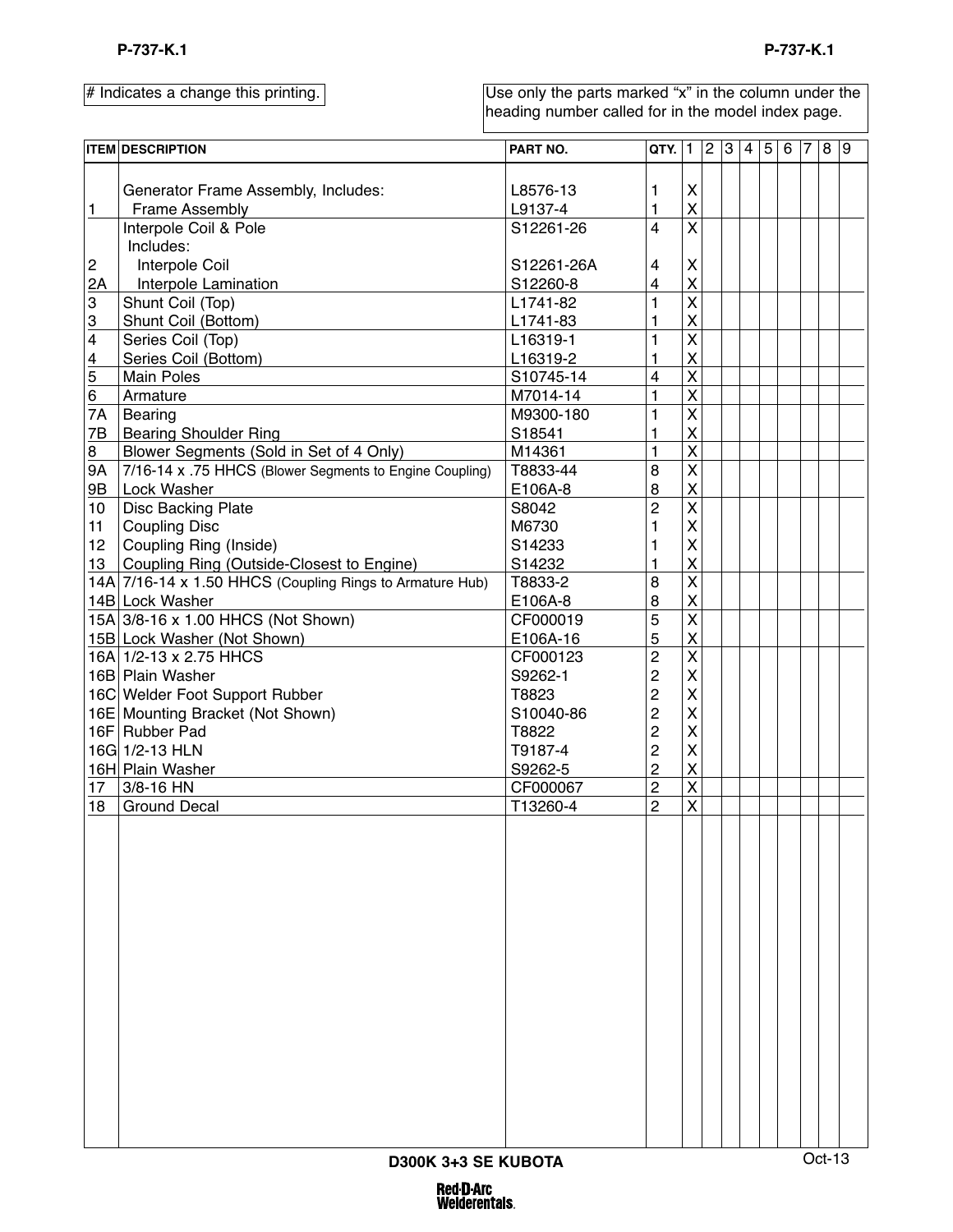![](_page_21_Figure_2.jpeg)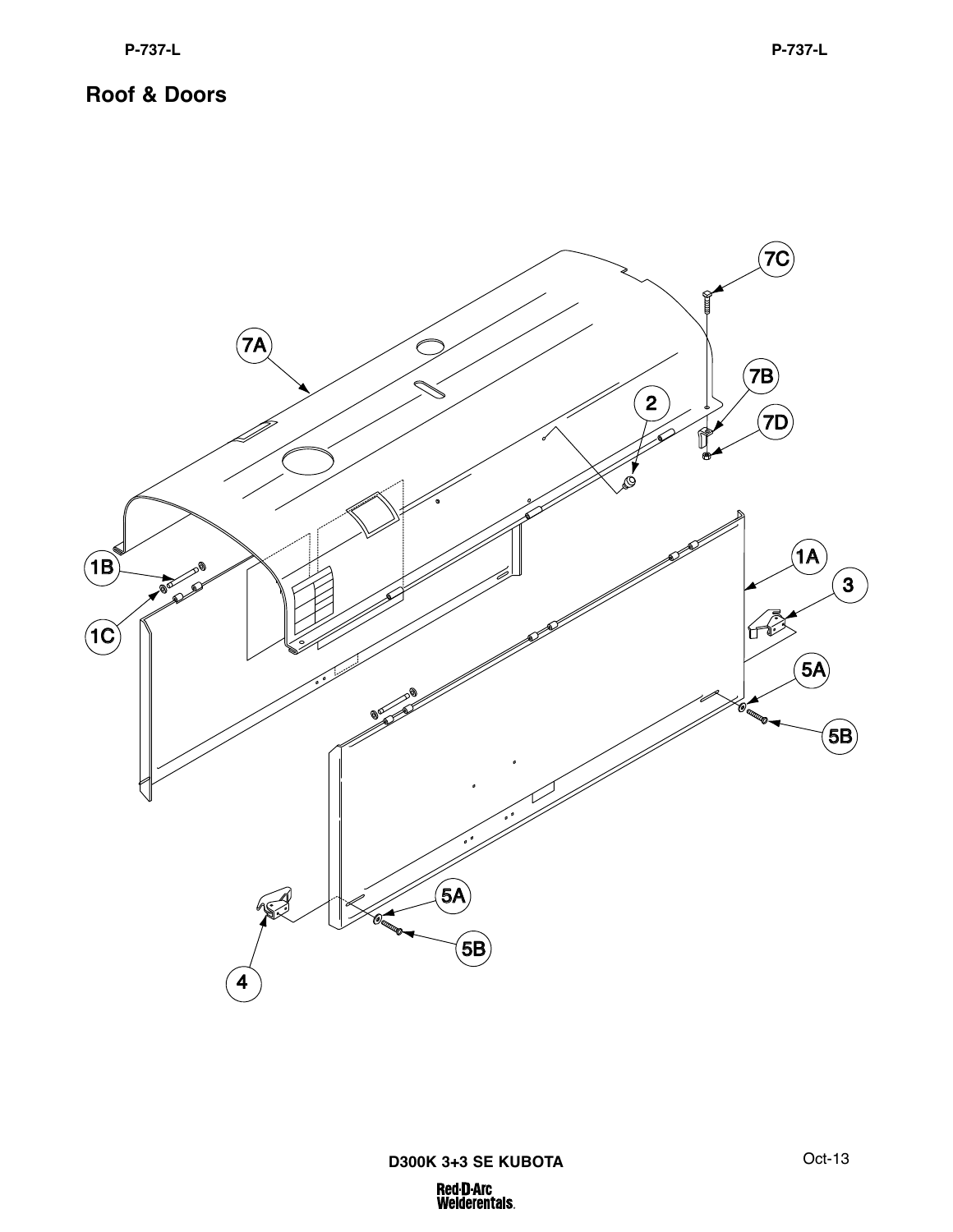|                             | <b>ITEM DESCRIPTION</b>          | PART NO.   | <b>QTY.</b> $ 1 2 3 4 5 $ |                           |  |  | $6 \overline{7} \overline{8} \overline{9}$ |          |  |
|-----------------------------|----------------------------------|------------|---------------------------|---------------------------|--|--|--------------------------------------------|----------|--|
|                             |                                  |            |                           |                           |  |  |                                            |          |  |
| 1A                          | Door                             | L6659-8    | 2                         | $\boldsymbol{\mathsf{X}}$ |  |  |                                            |          |  |
| 1B                          | Door Hinge Pin                   | S20295     | 6                         | $\mathsf{\mathsf{X}}$     |  |  |                                            |          |  |
| 1C                          | <b>Retaining Ring</b>            | S9776-62   | 12                        | $\mathsf{X}$              |  |  |                                            |          |  |
|                             | Door Bumper (Mounts in Roof)     | T15154     | $\overline{\mathbf{4}}$   | $\overline{\mathsf{x}}$   |  |  |                                            |          |  |
|                             | Door Hook Assembly               | S10656-3   | $\overline{\mathbf{c}}$   | $\overline{\mathsf{x}}$   |  |  |                                            |          |  |
| $\frac{2}{3}$ $\frac{4}{3}$ | Door Hook Assembly               | S10656-4   | $\overline{2}$            | $\overline{\mathsf{x}}$   |  |  |                                            |          |  |
| $\overline{5A}$             | Door Hook Washer                 | T10878     | $\overline{\mathbf{4}}$   | $\overline{\mathsf{x}}$   |  |  |                                            |          |  |
| $\underline{\mathsf{5B}}$   | <b>Self Tapping Screw</b>        | S8025-92   | 8                         | $\mathsf{\overline{X}}$   |  |  |                                            |          |  |
| 7A                          | Roof                             | L5193-7    | $\mathbf{1}$              | $\overline{\mathsf{x}}$   |  |  |                                            |          |  |
| 7B                          | Roof Mounting Angle              | S13593     | 4                         | $\boldsymbol{\mathsf{X}}$ |  |  |                                            |          |  |
| 7C                          | 5/16-18 x 1.50 SQHS              | CF000258   | 4                         | $\mathsf{x}$              |  |  |                                            |          |  |
| 7D                          | 5/16-18 HLN                      | T9187      | $\overline{\mathbf{4}}$   | $\mathsf{\overline{X}}$   |  |  |                                            |          |  |
| 9                           | <b>Warning Decal (Not Shown)</b> | S25896-1   | 1                         | $\overline{\mathsf{x}}$   |  |  |                                            |          |  |
| $10$                        | CO Warning Decal (Not Shown)     | M21436     | 1                         | $\overline{\mathsf{x}}$   |  |  |                                            |          |  |
| 11                          | Fuel Warning Decal (Not Shown)   | T13086-205 | $\mathbf{1}$              | $\overline{\mathsf{x}}$   |  |  |                                            |          |  |
| 12                          | Door Slide (Not Shown)           | S30157     | $\overline{\mathbf{c}}$   | $\overline{\mathsf{x}}$   |  |  |                                            |          |  |
| 13                          | Wiring Diagram (Not Shown)       | M24777     | $\mathbf{1}$              | $\overline{\mathsf{x}}$   |  |  |                                            |          |  |
|                             |                                  |            |                           |                           |  |  |                                            |          |  |
|                             |                                  |            |                           |                           |  |  |                                            |          |  |
|                             |                                  |            |                           |                           |  |  |                                            |          |  |
|                             |                                  |            |                           |                           |  |  |                                            |          |  |
|                             |                                  |            |                           |                           |  |  |                                            |          |  |
|                             |                                  |            |                           |                           |  |  |                                            |          |  |
|                             |                                  |            |                           |                           |  |  |                                            |          |  |
|                             |                                  |            |                           |                           |  |  |                                            |          |  |
|                             |                                  |            |                           |                           |  |  |                                            |          |  |
|                             |                                  |            |                           |                           |  |  |                                            |          |  |
|                             |                                  |            |                           |                           |  |  |                                            |          |  |
|                             |                                  |            |                           |                           |  |  |                                            |          |  |
|                             |                                  |            |                           |                           |  |  |                                            |          |  |
|                             |                                  |            |                           |                           |  |  |                                            |          |  |
|                             |                                  |            |                           |                           |  |  |                                            |          |  |
|                             |                                  |            |                           |                           |  |  |                                            |          |  |
|                             |                                  |            |                           |                           |  |  |                                            |          |  |
|                             |                                  |            |                           |                           |  |  |                                            |          |  |
|                             |                                  |            |                           |                           |  |  |                                            |          |  |
|                             |                                  |            |                           |                           |  |  |                                            |          |  |
|                             |                                  |            |                           |                           |  |  |                                            |          |  |
|                             | D300K 3+3 SE KUBOTA              |            |                           |                           |  |  |                                            | $Oct-13$ |  |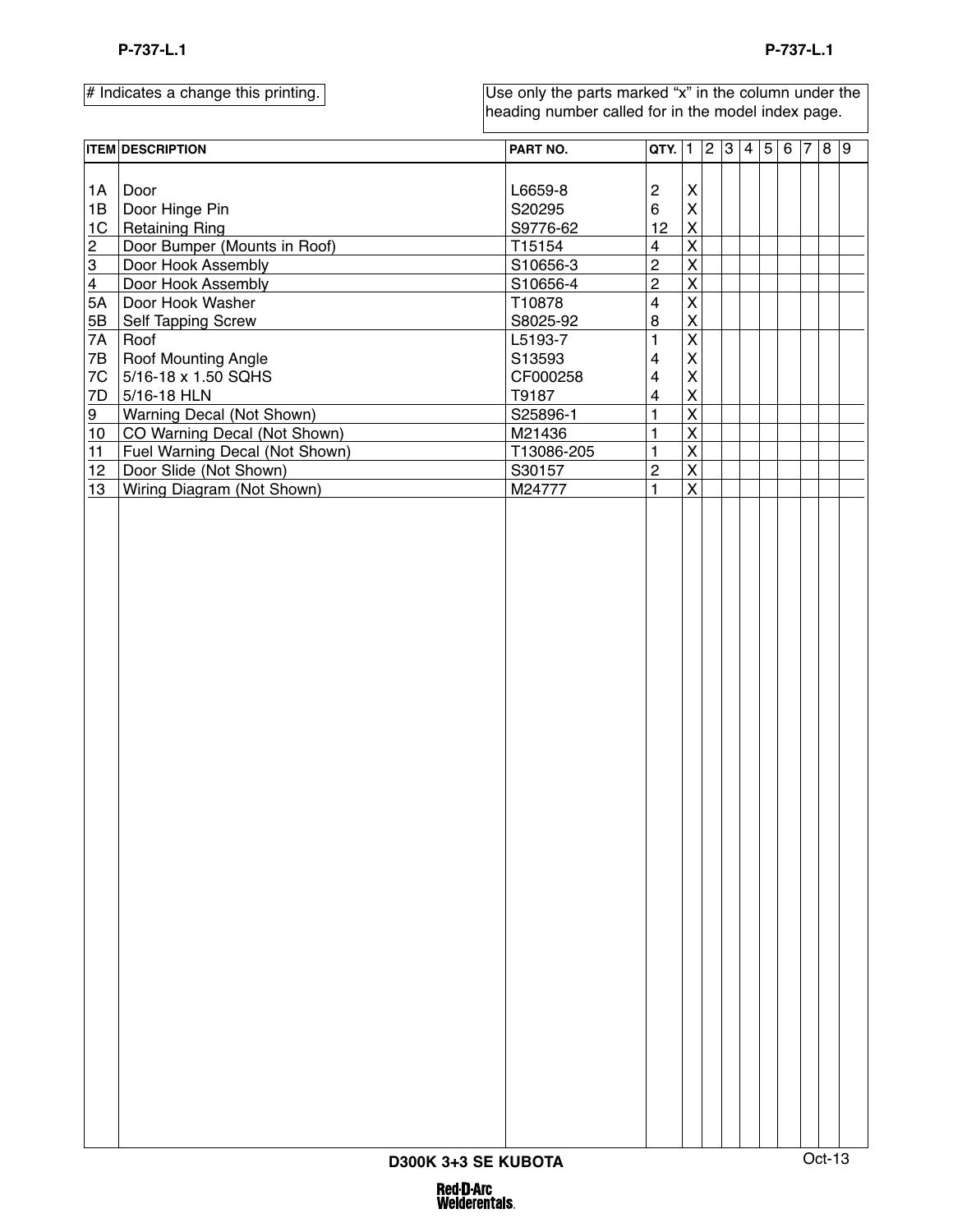#### **Alternator Brush Holder**

![](_page_23_Picture_2.jpeg)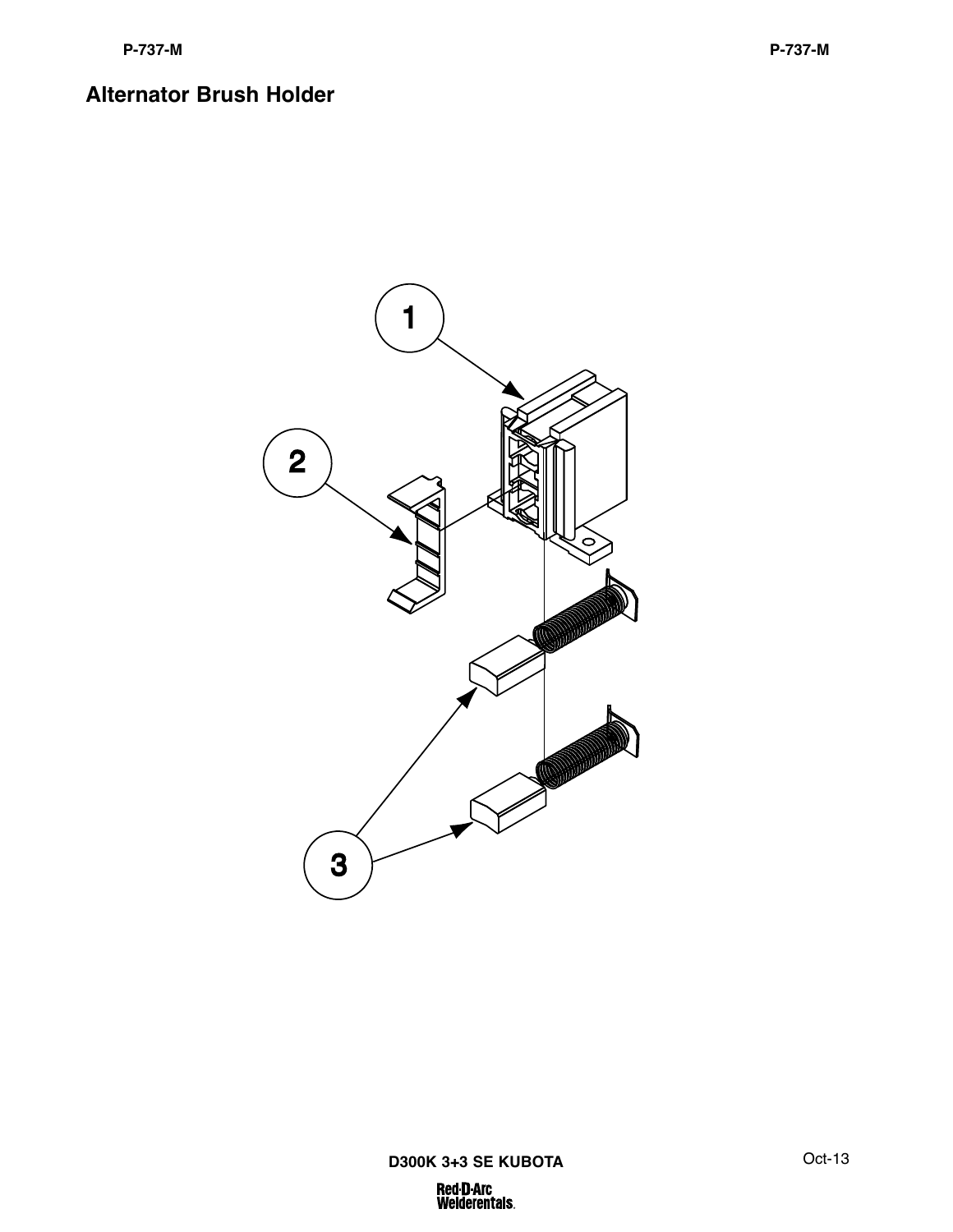Use only the parts marked "x" in the column under the heading number called for in the model index page.

|                               | <b>ITEM DESCRIPTION</b>                     | PART NO. | $QTY.$ 1       |                         |  |  |  |  | 23456789 |  |  |
|-------------------------------|---------------------------------------------|----------|----------------|-------------------------|--|--|--|--|----------|--|--|
|                               |                                             |          |                |                         |  |  |  |  |          |  |  |
|                               | Alternator Brush Holder Assembly, Includes: | M16158   | 1              | X                       |  |  |  |  |          |  |  |
| $\overline{1}$                | <b>Brush Holder Cartridge</b>               | G2114    | 1              | $\overline{\mathsf{X}}$ |  |  |  |  |          |  |  |
| $\overline{2}$                | <b>Brush Assembly Retainer</b>              | M16157   | 1              | $\overline{\mathsf{x}}$ |  |  |  |  |          |  |  |
| $\overline{3}$                | <b>Brush Assembly</b>                       | S19480   | $\overline{2}$ | $\overline{\mathsf{X}}$ |  |  |  |  |          |  |  |
| $\overline{4}$                | Brush Holder Bracket (Not Shown)            | M19896   | ł.             | $\overline{\mathsf{x}}$ |  |  |  |  |          |  |  |
|                               |                                             |          |                |                         |  |  |  |  |          |  |  |
|                               |                                             |          |                |                         |  |  |  |  |          |  |  |
|                               |                                             |          |                |                         |  |  |  |  |          |  |  |
|                               |                                             |          |                |                         |  |  |  |  |          |  |  |
|                               |                                             |          |                |                         |  |  |  |  |          |  |  |
|                               |                                             |          |                |                         |  |  |  |  |          |  |  |
|                               |                                             |          |                |                         |  |  |  |  |          |  |  |
|                               |                                             |          |                |                         |  |  |  |  |          |  |  |
|                               |                                             |          |                |                         |  |  |  |  |          |  |  |
|                               |                                             |          |                |                         |  |  |  |  |          |  |  |
|                               |                                             |          |                |                         |  |  |  |  |          |  |  |
|                               |                                             |          |                |                         |  |  |  |  |          |  |  |
|                               |                                             |          |                |                         |  |  |  |  |          |  |  |
|                               |                                             |          |                |                         |  |  |  |  |          |  |  |
|                               |                                             |          |                |                         |  |  |  |  |          |  |  |
|                               |                                             |          |                |                         |  |  |  |  |          |  |  |
|                               |                                             |          |                |                         |  |  |  |  |          |  |  |
|                               |                                             |          |                |                         |  |  |  |  |          |  |  |
|                               |                                             |          |                |                         |  |  |  |  |          |  |  |
|                               |                                             |          |                |                         |  |  |  |  |          |  |  |
|                               |                                             |          |                |                         |  |  |  |  |          |  |  |
|                               |                                             |          |                |                         |  |  |  |  |          |  |  |
|                               |                                             |          |                |                         |  |  |  |  |          |  |  |
|                               |                                             |          |                |                         |  |  |  |  |          |  |  |
|                               |                                             |          |                |                         |  |  |  |  |          |  |  |
|                               |                                             |          |                |                         |  |  |  |  |          |  |  |
|                               |                                             |          |                |                         |  |  |  |  |          |  |  |
|                               |                                             |          |                |                         |  |  |  |  |          |  |  |
|                               |                                             |          |                |                         |  |  |  |  |          |  |  |
|                               |                                             |          |                |                         |  |  |  |  |          |  |  |
|                               |                                             |          |                |                         |  |  |  |  |          |  |  |
|                               |                                             |          |                |                         |  |  |  |  |          |  |  |
|                               |                                             |          |                |                         |  |  |  |  |          |  |  |
|                               |                                             |          |                |                         |  |  |  |  |          |  |  |
|                               |                                             |          |                |                         |  |  |  |  |          |  |  |
|                               |                                             |          |                |                         |  |  |  |  |          |  |  |
|                               |                                             |          |                |                         |  |  |  |  |          |  |  |
|                               |                                             |          |                |                         |  |  |  |  |          |  |  |
|                               |                                             |          |                |                         |  |  |  |  |          |  |  |
|                               |                                             |          |                |                         |  |  |  |  |          |  |  |
|                               |                                             |          |                |                         |  |  |  |  |          |  |  |
|                               |                                             |          |                |                         |  |  |  |  |          |  |  |
|                               |                                             |          |                |                         |  |  |  |  |          |  |  |
|                               |                                             |          |                |                         |  |  |  |  |          |  |  |
|                               |                                             |          |                |                         |  |  |  |  |          |  |  |
|                               |                                             |          |                |                         |  |  |  |  |          |  |  |
| Oct-13<br>D300K 3+3 SE KUBOTA |                                             |          |                |                         |  |  |  |  |          |  |  |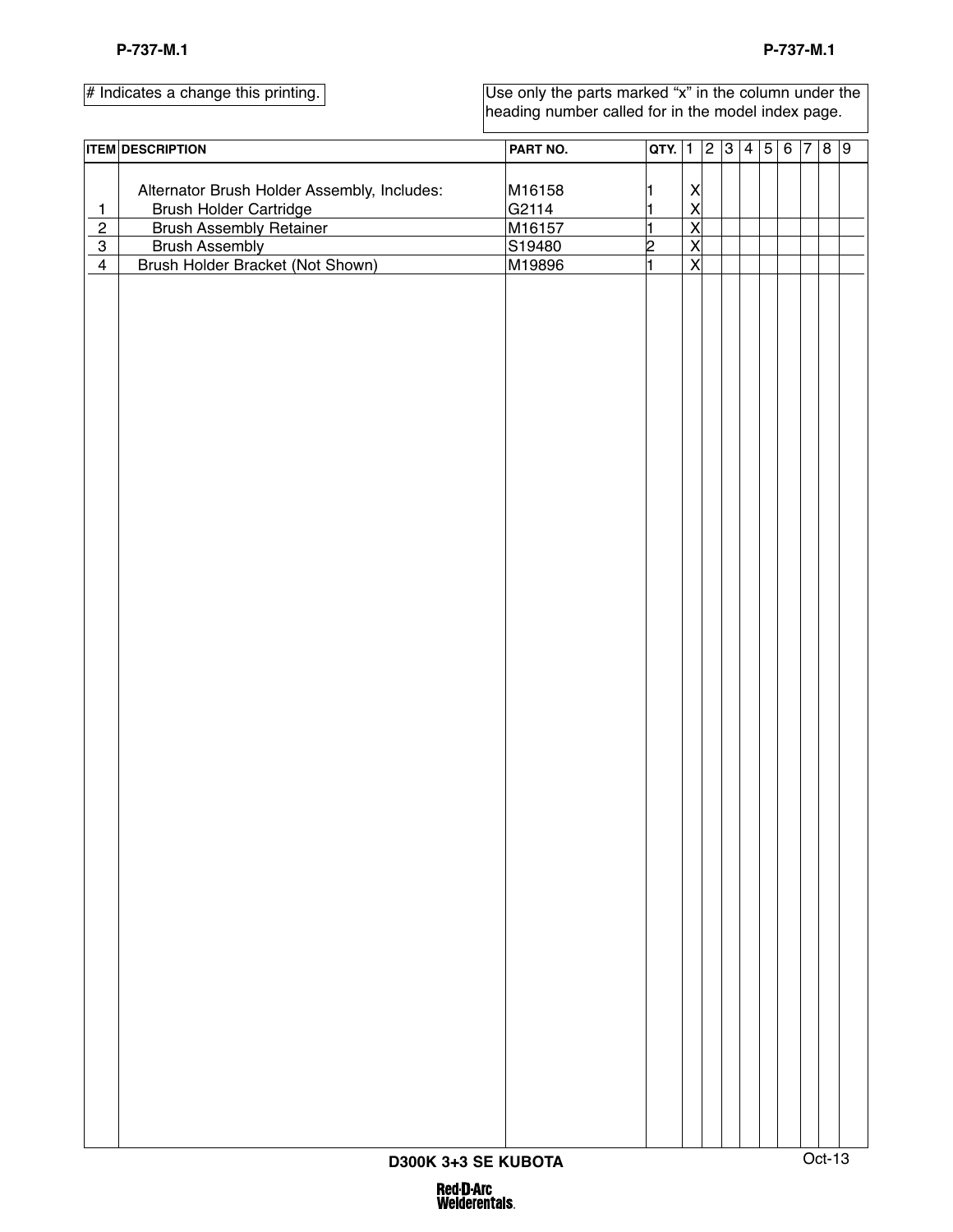![](_page_25_Picture_3.jpeg)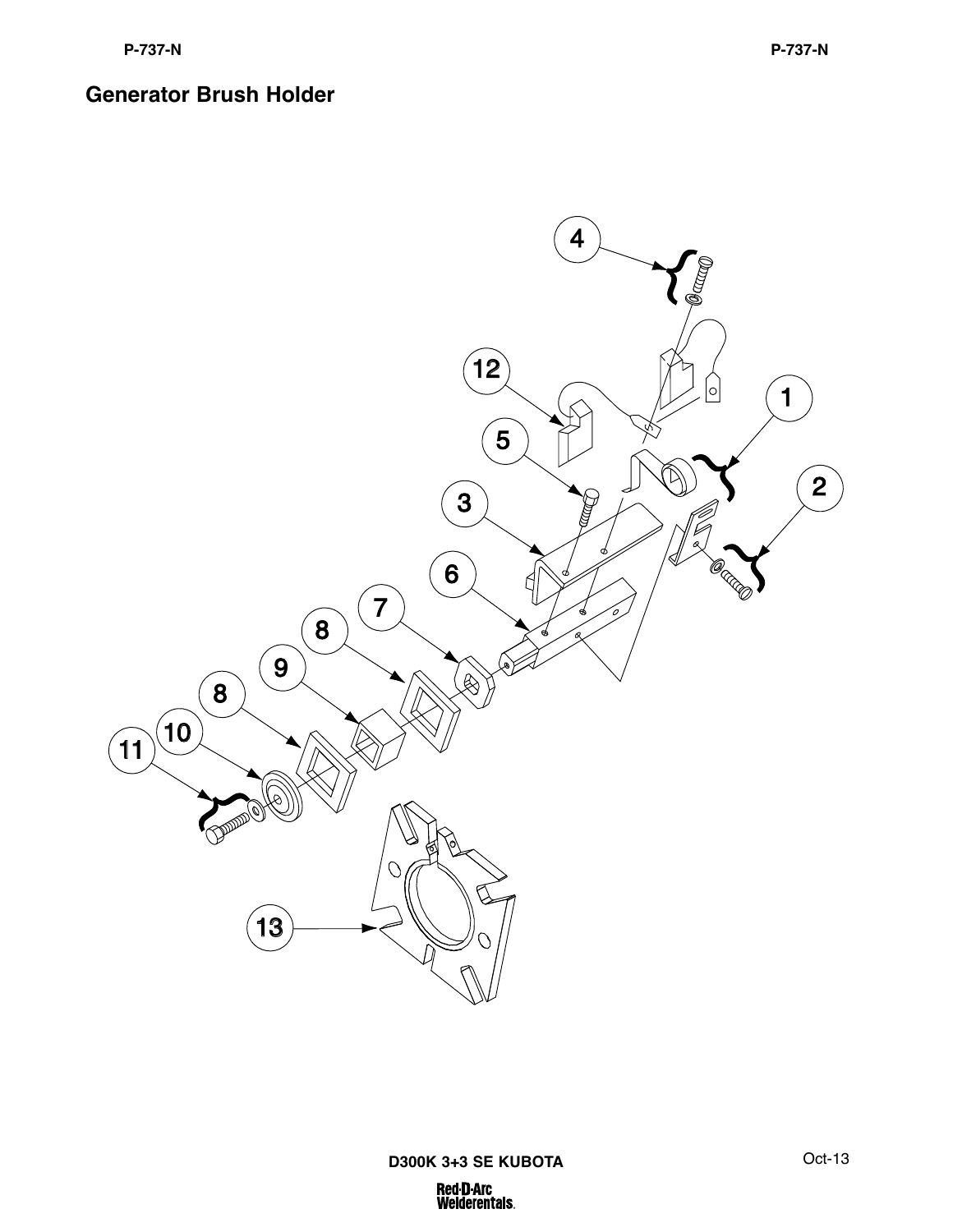|                  | <b>ITEM DESCRIPTION</b>        | PART NO.  | QTY. 1 2 3 4 5   |                         |  |  | $6 \vert 7 \vert$ |        | 8 9 |  |
|------------------|--------------------------------|-----------|------------------|-------------------------|--|--|-------------------|--------|-----|--|
|                  |                                |           |                  |                         |  |  |                   |        |     |  |
|                  | Rocker & Brush Holder Assembly | S13247-54 | 1                | $\pmb{\mathsf{X}}$      |  |  |                   |        |     |  |
| $\mathbf{1}$     | Spring & Clip Assembly         | T8495     | $\boldsymbol{2}$ | $\mathsf{X}$            |  |  |                   |        |     |  |
| $\overline{c}$   | 5/16-18 x .75 HHCS             | CF000040  | $\overline{2}$   | $\mathsf{X}$            |  |  |                   |        |     |  |
| 3                | Plate and Retainer Assembly    | M6304-2B  | 1                | $\mathsf{X}$            |  |  |                   |        |     |  |
| 4                | 5/16-18 x .75 HHCS             | CF000040  | 1                | $\mathsf{X}$            |  |  |                   |        |     |  |
| 5                | 5/16-18 x .625 HHCS            | CF000106  | $\mathbf{1}$     | $\mathsf{X}$            |  |  |                   |        |     |  |
| $\underline{6}$  | Stud                           | M6963-4   | $\mathbf{1}$     | $\mathsf{X}$            |  |  |                   |        |     |  |
| $\overline{7}$   | <b>Clamping Washer</b>         | T9020     | 1                | $\overline{\mathsf{X}}$ |  |  |                   |        |     |  |
| $\boldsymbol{8}$ | <b>Insulating Washer</b>       | T4479     | $\mathbf 2$      | $\mathsf{X}$            |  |  |                   |        |     |  |
| 9                | <b>Insulating Tube</b>         | S13721-1  | $\mathbf{1}$     | $\mathsf{X}$            |  |  |                   |        |     |  |
| 10               | <b>Clamping Washer</b>         | T2414     | 1                | $\overline{\mathsf{X}}$ |  |  |                   |        |     |  |
| 11               | 3/8-16 x 1.00 HHCS             | CF000019  | 1                | $\mathsf{X}$            |  |  |                   |        |     |  |
| 11               | Lock Washer                    | E106A-16  | $\mathbf{1}$     | $\overline{\mathsf{X}}$ |  |  |                   |        |     |  |
| 12               | Generator Brush                | T2687     | $\bf 8$          | $\overline{\mathsf{x}}$ |  |  |                   |        |     |  |
| 13               | Rocker Assembly, Includes:     | S16986-1  | $\mathbf{1}$     | $\overline{\mathsf{X}}$ |  |  |                   |        |     |  |
|                  | Rocker                         | M9857-1   | 1                | $\mathsf{X}$            |  |  |                   |        |     |  |
|                  | Lock Washer (Not Shown)        | E106A-2   | $\mathbf{1}$     | $\mathsf{X}$            |  |  |                   |        |     |  |
|                  | 1/4-20 x 2.00 HHCS (Not Shown) | T8833-22  | 1                | $\mathsf{X}$            |  |  |                   |        |     |  |
|                  |                                |           |                  |                         |  |  |                   |        |     |  |
|                  |                                |           |                  |                         |  |  |                   |        |     |  |
|                  |                                |           |                  |                         |  |  |                   |        |     |  |
|                  |                                |           |                  |                         |  |  |                   |        |     |  |
|                  |                                |           |                  |                         |  |  |                   |        |     |  |
|                  |                                |           |                  |                         |  |  |                   |        |     |  |
|                  |                                |           |                  |                         |  |  |                   |        |     |  |
|                  |                                |           |                  |                         |  |  |                   |        |     |  |
|                  |                                |           |                  |                         |  |  |                   |        |     |  |
|                  |                                |           |                  |                         |  |  |                   |        |     |  |
|                  |                                |           |                  |                         |  |  |                   |        |     |  |
|                  |                                |           |                  |                         |  |  |                   |        |     |  |
|                  |                                |           |                  |                         |  |  |                   |        |     |  |
|                  |                                |           |                  |                         |  |  |                   |        |     |  |
|                  |                                |           |                  |                         |  |  |                   |        |     |  |
|                  |                                |           |                  |                         |  |  |                   |        |     |  |
|                  | D300K 3+3 SE KUBOTA            |           |                  |                         |  |  |                   | Oct-13 |     |  |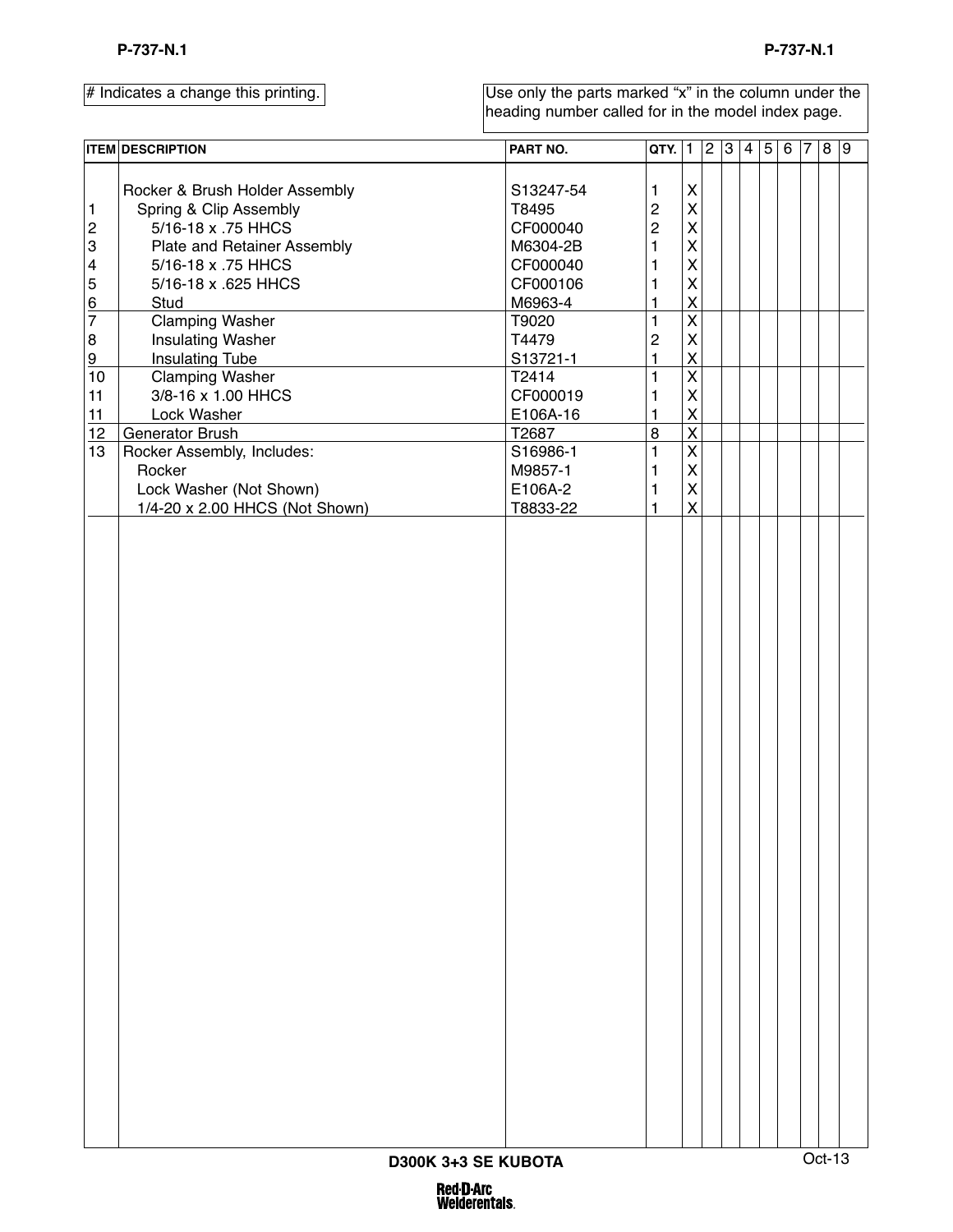![](_page_27_Figure_2.jpeg)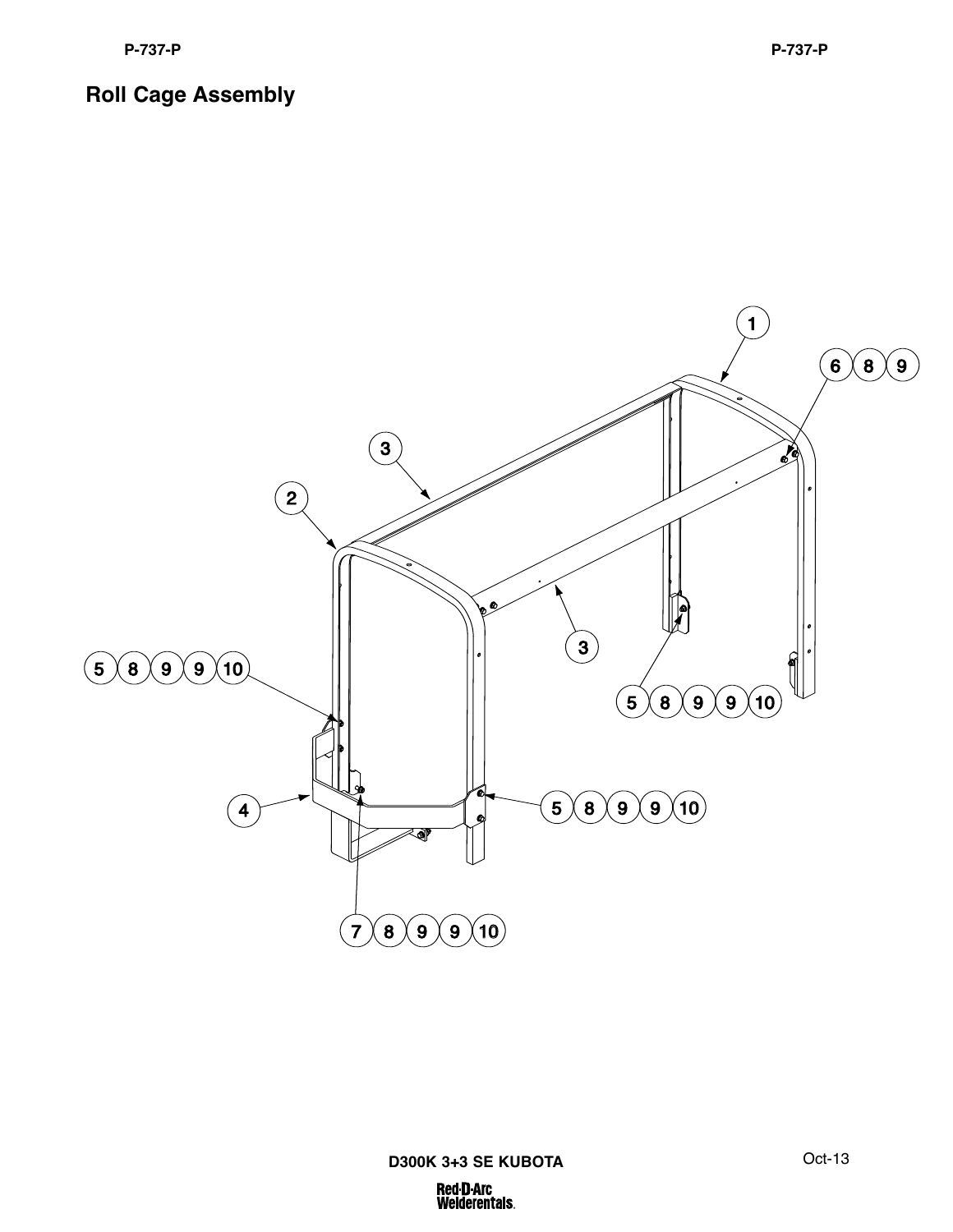|                             | <b>ITEM DESCRIPTION</b>       | PART NO.         | $QTY.$ 1                |                                                    |  | $\sqrt{2}$ 3 4 5 |  | 6 7 8 9 |  |
|-----------------------------|-------------------------------|------------------|-------------------------|----------------------------------------------------|--|------------------|--|---------|--|
| $\mathbf{1}$                | Roll Cage Assembly, Includes: |                  |                         | $\pmb{\mathsf{X}}$                                 |  |                  |  |         |  |
| 1A                          |                               | L16582<br>M25108 | 1<br>$\mathbf{1}$       | $\overline{\mathsf{X}}$                            |  |                  |  |         |  |
|                             | <b>Rear Support Assembly</b>  |                  | $\mathbf{1}$            | $\overline{\mathsf{x}}$                            |  |                  |  |         |  |
| $\frac{2}{3}$               | <b>Front Support Assembly</b> | M25085           |                         |                                                    |  |                  |  |         |  |
|                             | Side Rail                     | M25109           | $\overline{c}$          | $\overline{\mathsf{x}}$                            |  |                  |  |         |  |
| $\frac{4}{5}$ $\frac{6}{7}$ | <b>Bullnose Assembly</b>      | M25086           | $\mathbf{1}$            | $\overline{\mathsf{x}}$                            |  |                  |  |         |  |
|                             | 3/8-16 x .50 HHCS             | CF000019         | $\,6$                   | $\overline{\mathsf{x}}$                            |  |                  |  |         |  |
|                             | 3/8-16 x .75 HHCS             | CF000034         | 8                       | $\overline{\mathsf{x}}$                            |  |                  |  |         |  |
|                             | 3/8-16 x 1.50 HHCS            | CF000066         | $\overline{\mathbf{4}}$ | $\overline{\mathsf{X}}$                            |  |                  |  |         |  |
| 8                           | Lock Washer                   | E106A-16         | 18                      | $\overline{\mathsf{X}}$                            |  |                  |  |         |  |
| 9<br>10                     | Plain Washer<br>3/8-16 HN     | S9262-120        | 28<br>10                | $\overline{\mathsf{X}}$<br>$\overline{\mathsf{x}}$ |  |                  |  |         |  |
|                             |                               | CF000067         |                         |                                                    |  |                  |  |         |  |
|                             | D300K 3+3 SE KUBOTA           |                  |                         |                                                    |  |                  |  | Oct-13  |  |